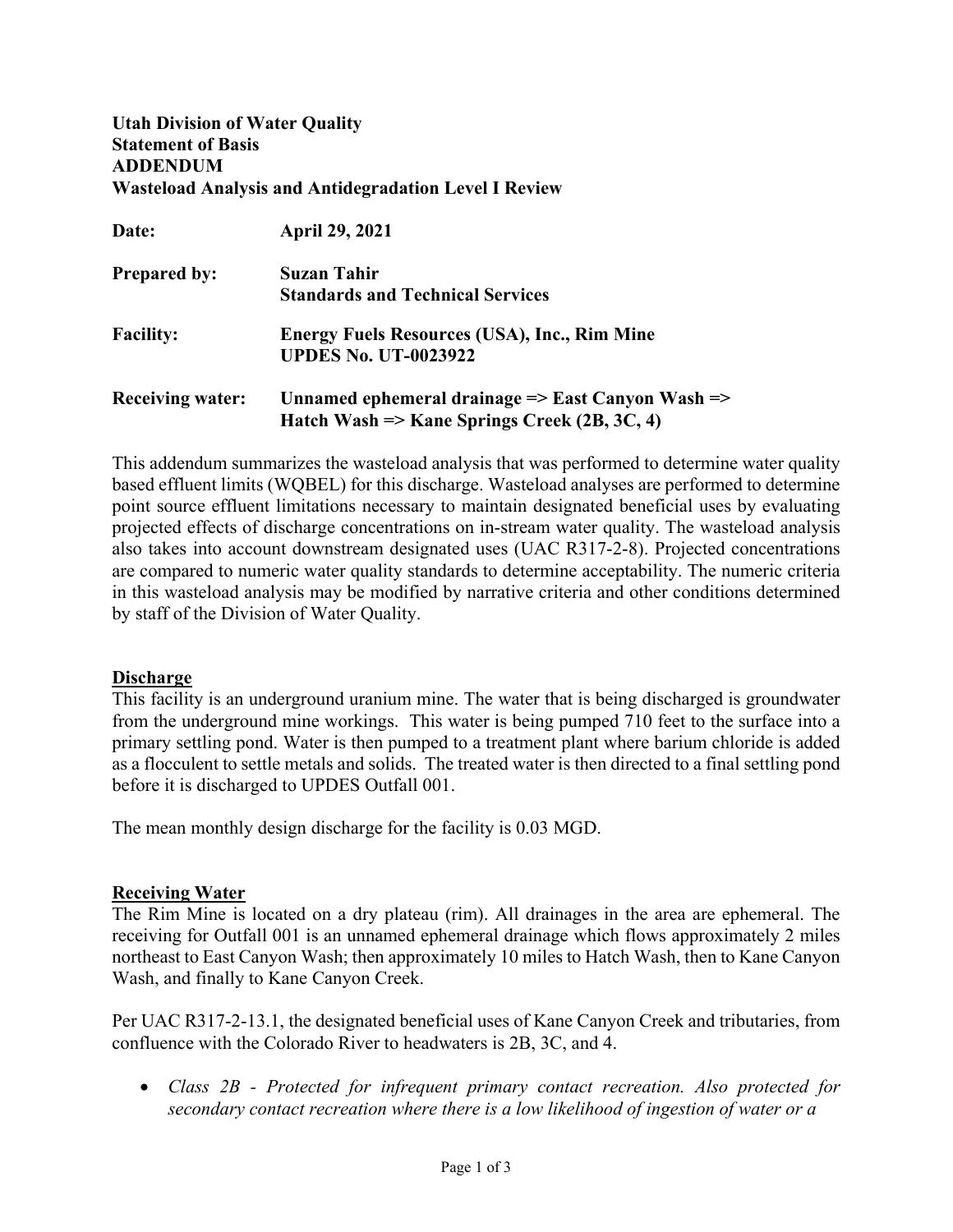*low degree of bodily contact with the water. Examples include, but are not limited to, wading, hunting, and fishing.*

- *Class 3C - Protected for nongame fish and other aquatic life, including the necessary aquatic organisms in their food chain.*
- *Class 4 - Protected for agricultural uses including irrigation of crops and stock watering.*

# **Flow**

Typically, the critical flow for the wasteload analysis is considered the lowest stream flow for seven consecutive days with a ten year return frequency (7Q10). Because the discharge is to an ephemeral wash, the critical low flow condition (7Q10) of the receiving water would be zero. As a result, effluent limits revert to the water quality standards. Water Quality Standards are presented in the WLA Addendum.

# **TMDL**

According to the Utah's 2016 303(d) Water Quality Assessment, Kane Spring Wash from confluence with Colorado River to headwaters (UT14030005-001\_00) is listed as impaired for temperature (3C Use Class) and Total Dissolved Solids (Use Class 4). No TMDL has been completed at this time.

# **Mixing Zone**

The maximum allowable mixing zone is 15 minutes of travel time for acute conditions, not to exceed 50% of stream width, and 2,500 feet for chronic conditions, per UAC R317-2-5. Water quality standards must be met at the end of the mixing zone.

No mixing zone was considered as the annual critical flow in the receiving water for Outfall 001 was considered to be 0.

# **Parameters of Concern**

The potential parameters of concern identified for the discharge/receiving water were total dissolved solids, total uranium, radium and zinc as determined in consultation with the UPDES Permit Writer.

# **WET Limits**

The percent of effluent in the receiving water in a fully mixed condition, and acute and chronic dilution in a not fully mixed condition are calculated in the WLA in order to generate WET limits. The  $LC_{50}$  (lethal concentration, 50%) percent effluent for acute toxicity and the  $IC_{25}$  (inhibition concentration, 25%) percent effluent for chronic toxicity, as determined by the WET test, needs to be below the WET limits, as determined by the WLA. The WET limit for  $LC_{50}$  is typically 100% effluent and does not need to be determined by the WLA.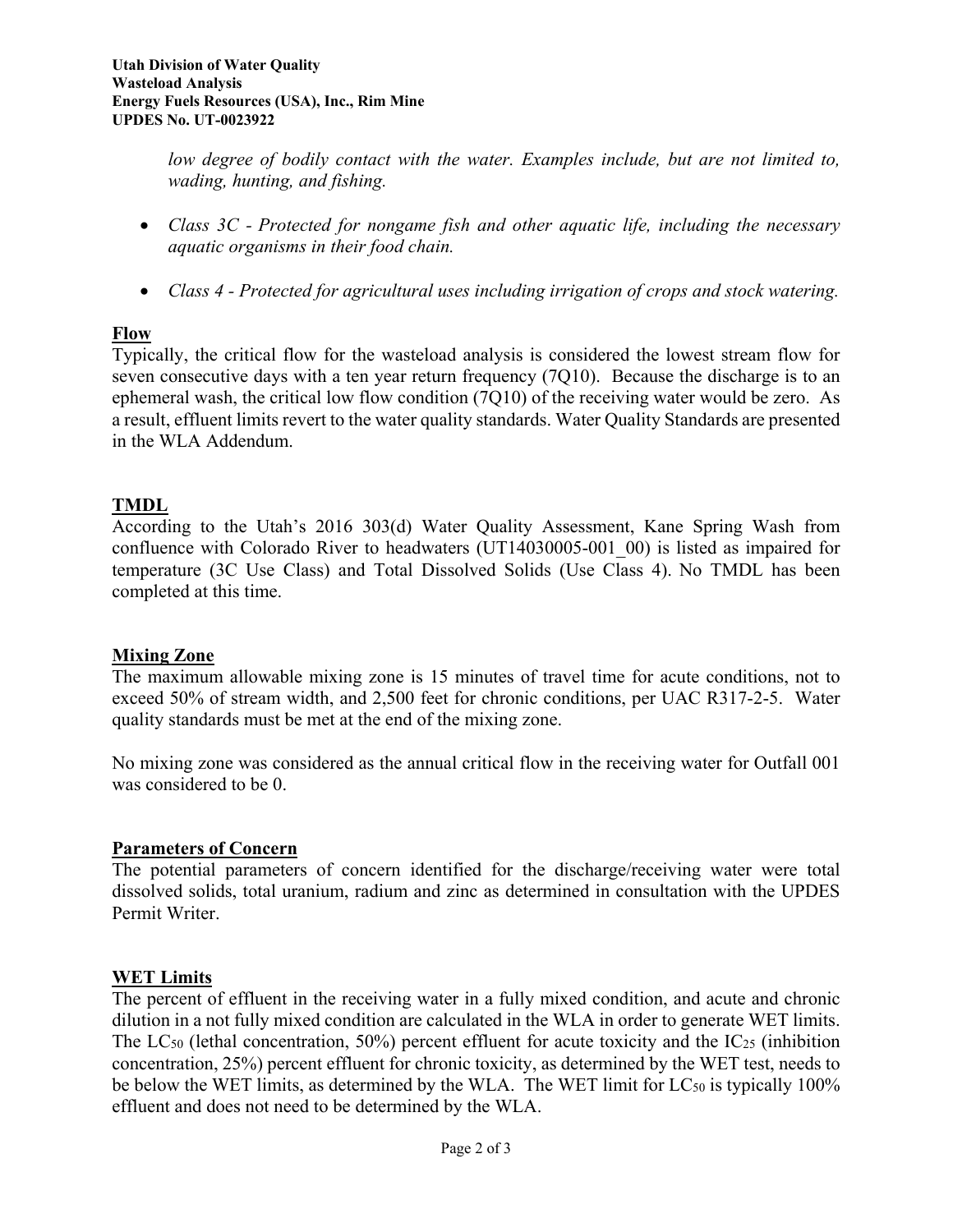#### **Utah Division of Water Quality Wasteload Analysis Energy Fuels Resources (USA), Inc., Rim Mine UPDES No. UT-0023922**

# **Wasteload Allocation Methods**

Effluent limits were determined for conservative constituents using a simple mass balance mixing analysis (UDWQ 2012). The mass balance analysis is summarized in the Wasteload Addendum.

The water quality standard for chronic ammonia toxicity is dependent on temperature and pH, and the water quality standard for acute ammonia toxicity is dependent on pH. The AMMTOX Model developed by University of Colorado and adapted by Utah DWQ and EPA Region VIII was used to determine ammonia effluent limits (Lewis et al. 2002). The analysis is summarized in the Wasteload Addendum.

Models and supporting documentation are available for review upon request.

### **Antidegradation Level I Review**

The objective of the Level I ADR is to ensure the protection of existing uses, defined as the beneficial uses attained in the receiving water on or after November 28, 1975. No evidence is known that the existing uses deviate from the designated beneficial uses for the receiving water. Therefore, the beneficial uses will be protected if the discharge remains below the WQBELs presented in this wasteload.

A Level II Antidegradation Review (ADR) is not required for this facility because there is no increase in permitted concentrations or flow over the previous permit.

### **Documents:**

WLA Document*: RimMine\_WLADoc\_4-29-2021.docx* Wasteload Analysis and Addendum: *RimMine\_WLA\_4-29-2021.xlsm*

### **References:**

Utah Division of Water Quality. 2012. *Utah Wasteload Analysis Procedures Version 1.0*.

Lewis, B., J. Saunders, and M. Murphy. 2002. *Ammonia Toxicity Model (AMMTOX, Version2): A Tool for Determining Effluent Ammonia Limits*. University of Colorado, Center for Limnology.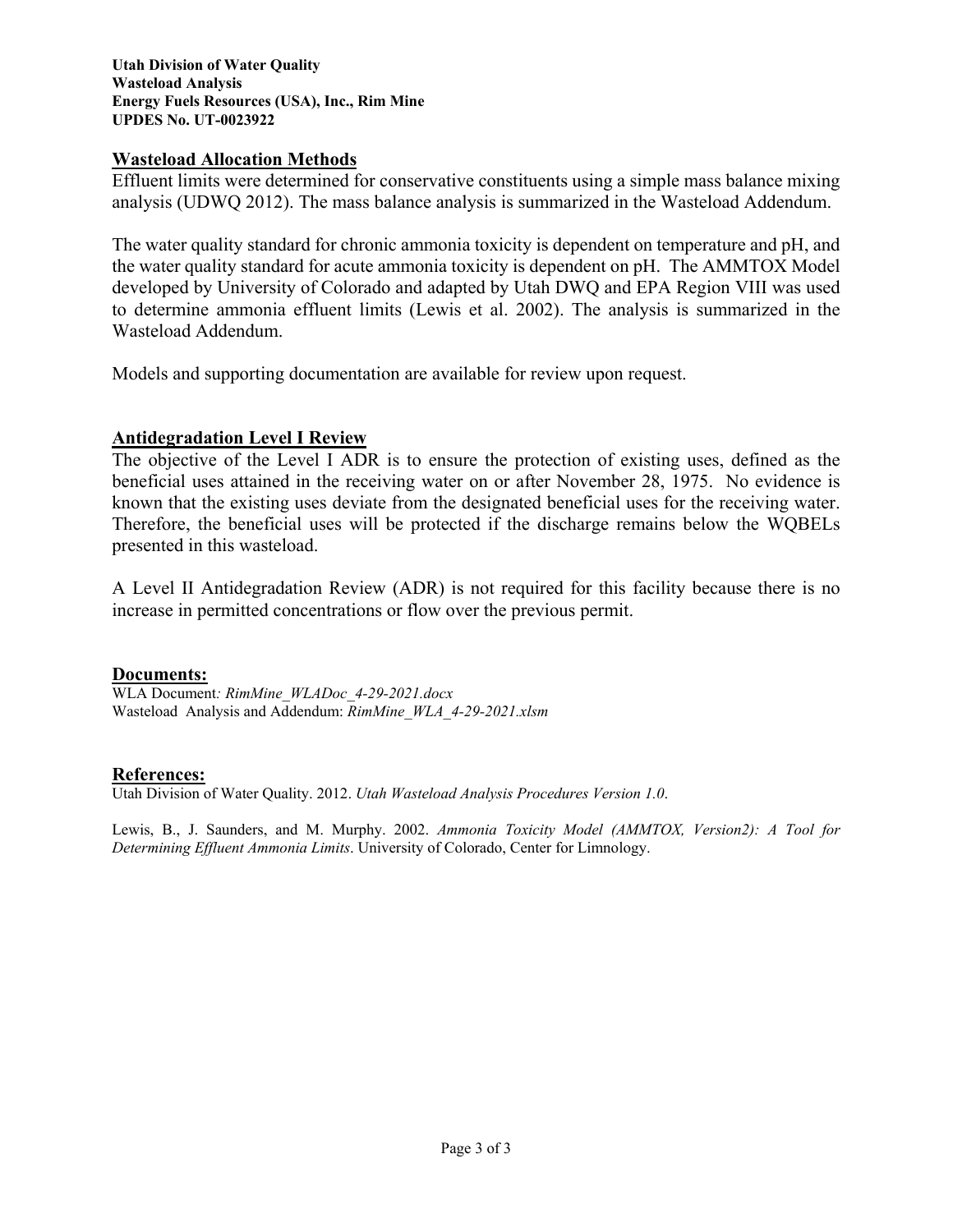# **WASTELOAD ANALYSIS [WLA] Addendum: Statement of Basis SUMMARY**

| <b>Discharging Facility:</b><br><b>UPDES No:</b> | <b>Energy Fuels Resources, Rim Mine</b><br>UT-0023922 |                           |             |        |                                                 |
|--------------------------------------------------|-------------------------------------------------------|---------------------------|-------------|--------|-------------------------------------------------|
| Current Flow:                                    |                                                       | 0.03 MGD                  |             |        | $0.05$ cfs                                      |
| Design Flow                                      |                                                       | 0.03 MGD                  |             |        | $0.05$ cfs                                      |
|                                                  | - end-of-pipe limits. No dilution.                    |                           |             |        |                                                 |
| <b>Receiving Water:</b>                          |                                                       |                           |             |        | Unnamed ephemeral drainage => Kane Canyon Creek |
| <b>Stream Classification:</b>                    | 2B, 3C, 4                                             |                           |             |        |                                                 |
| Stream Flows [cfs]:                              |                                                       | 0.0 Summer (July-Sept)    |             |        | 20th Percentile                                 |
|                                                  |                                                       | 0.0 Fall (Oct-Dec)        |             |        | 20th Percentile                                 |
|                                                  |                                                       | 0.0 Winter (Jan-Mar)      |             |        | 20th Percentile                                 |
|                                                  |                                                       | 0.0 Spring (Apr-June)     |             |        | 20th Percentile                                 |
|                                                  |                                                       | 0.0 Average               |             |        |                                                 |
| Stream TDS Values:                               |                                                       | 1200.0 Summer (July-Sept) |             |        | Average                                         |
|                                                  |                                                       | 1200.0 Fall (Oct-Dec)     |             |        | Average                                         |
|                                                  |                                                       | 1200.0 Winter (Jan-Mar)   |             |        | Average                                         |
|                                                  |                                                       | 1200.0 Spring (Apr-June)  |             |        | Average                                         |
| <b>Effluent Limits:</b>                          |                                                       |                           |             |        | <b>WQ Standard:</b>                             |
| Flow, MGD:                                       |                                                       | 0.03 MGD                  | Design Flow |        |                                                 |
| BOD, mg/l:                                       |                                                       | 25.0 Summer               |             | 5.0    | Indicator                                       |
| Dissolved Oxygen, mg/l.                          |                                                       | 5.5 Summer                |             |        | 5.0 30 Day Average                              |
| TNH3, Chronic, mg/l:                             |                                                       | 1.4 Summer                |             |        | Varies Function of pH and Temperature           |
| TDS, mg/l:                                       |                                                       | 1200.0 Summer             |             | 1200.0 |                                                 |
|                                                  |                                                       |                           |             |        |                                                 |

#### **Modeling Parameters:**

| Acute River Width:   | 50.0%  |
|----------------------|--------|
| Chronic River Width: | 100.0% |

#### **WASTELOAD ANALYSIS [WLA] 26-Apr-21 Addendum: Statement of Basis 4:00 PM 4:00 PM**



| <b>Facilities:</b> | <b>Energy Fuels Resources, Rim Mine</b>         | <b>UPDES No: UT-0023922</b> |
|--------------------|-------------------------------------------------|-----------------------------|
| Discharging to:    | Unnamed ephemeral drainage => Kane Canyon Creek |                             |

### **I. Introduction**

 Wasteload analyses are performed to determine point source effluent limitations necessary to maintain designated beneficial uses by evaluating projected effects of discharge concentrations on in-stream water quality. The wasteload analysis also takes into account downstream designated uses [R317-2-8, UAC]. Projected concen trations are compared to numeric water quality standards to determine acceptability. The anti-degradation policy and procedures are also considered. The primary in-stream parameters of concern may include metals (as a function of hardness), total dissolved solids (TDS), total residual chlorine (TRC), un-ionized ammonia (as a function of pH and temperature, measured and evaluated interms of total ammonia), and dissolved oxygen.

Mathematical water quality modeling is employed to determine stream quality response to point source discharges.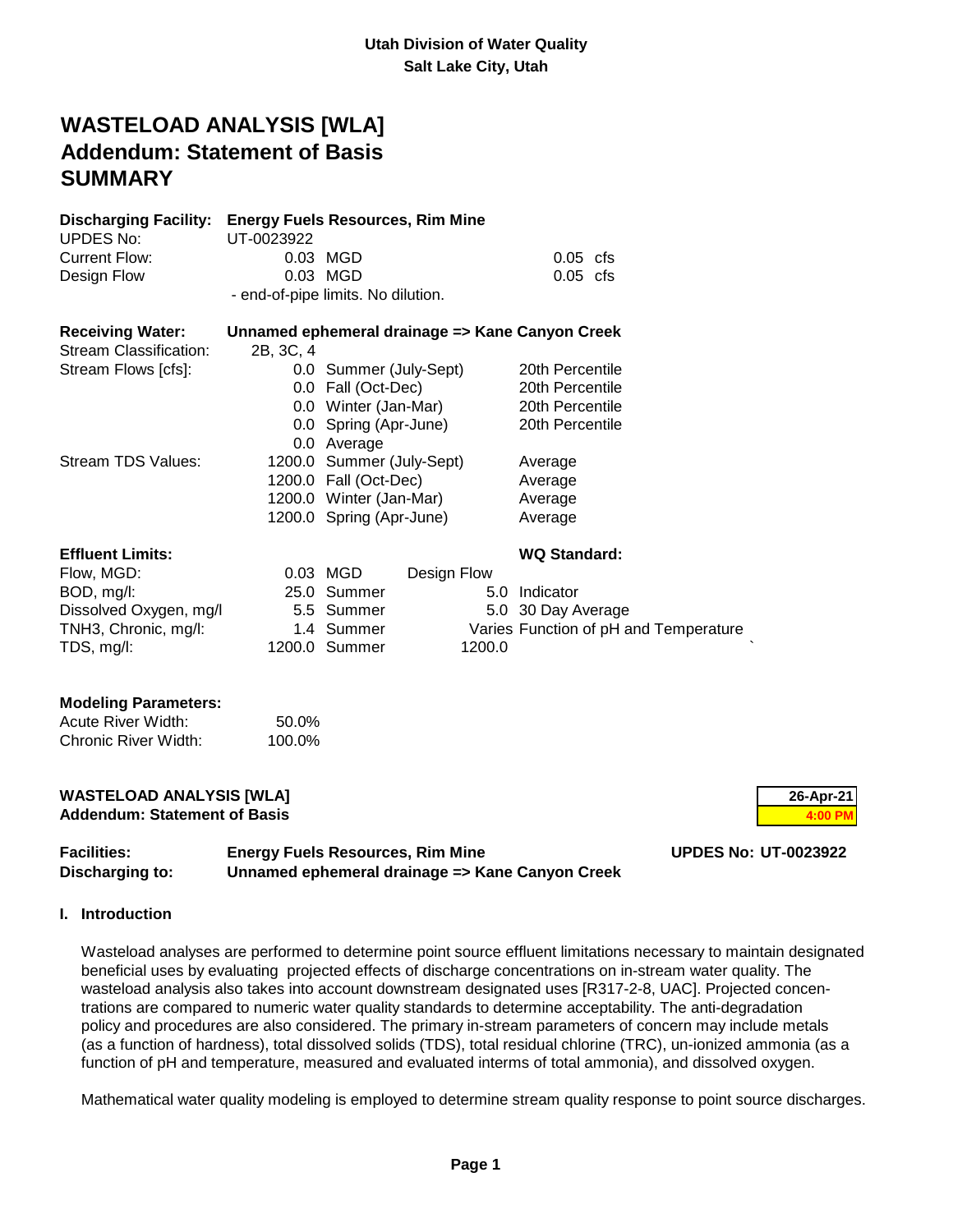Models aid in the effort of anticipating stream quality at future effluent flows at critical environmental conditions (e.g., low stream flow, high temperature, high pH, etc).

 The numeric criteria in this wasteload analysis may always be modified by narrative criteria and other conditions determined by staff of the Division of Water Quality.

### **II. Receiving Water and Stream Classification**

| Unnamed ephemeral drainage => Kane |                                                 |
|------------------------------------|-------------------------------------------------|
| Canyon Creek:                      | 2B, 3C, 4                                       |
| Antidegradation Review:            | Antidegradation Level II Review is not required |

### **III. Numeric Stream Standards for Protection of Aquatic Wildlife**

| Total Ammonia (TNH3)                  | Varies as a function of Temperature and<br>pH Rebound. See Water Quality Standards |
|---------------------------------------|------------------------------------------------------------------------------------|
| Chronic Total Residual Chlorine (TRC) | 0.011 mg/l (4 Day Average)<br>0.019 mg/l (1 Hour Average)                          |
| Chronic Dissolved Oxygen (DO)         | 5.00 mg/l (30 Day Average)<br>N/A mg/l (7Day Average)<br>3.00 mg/l (1 Day Average  |
| Maximum Total Dissolved Solids        | 1200.0 ma/l                                                                        |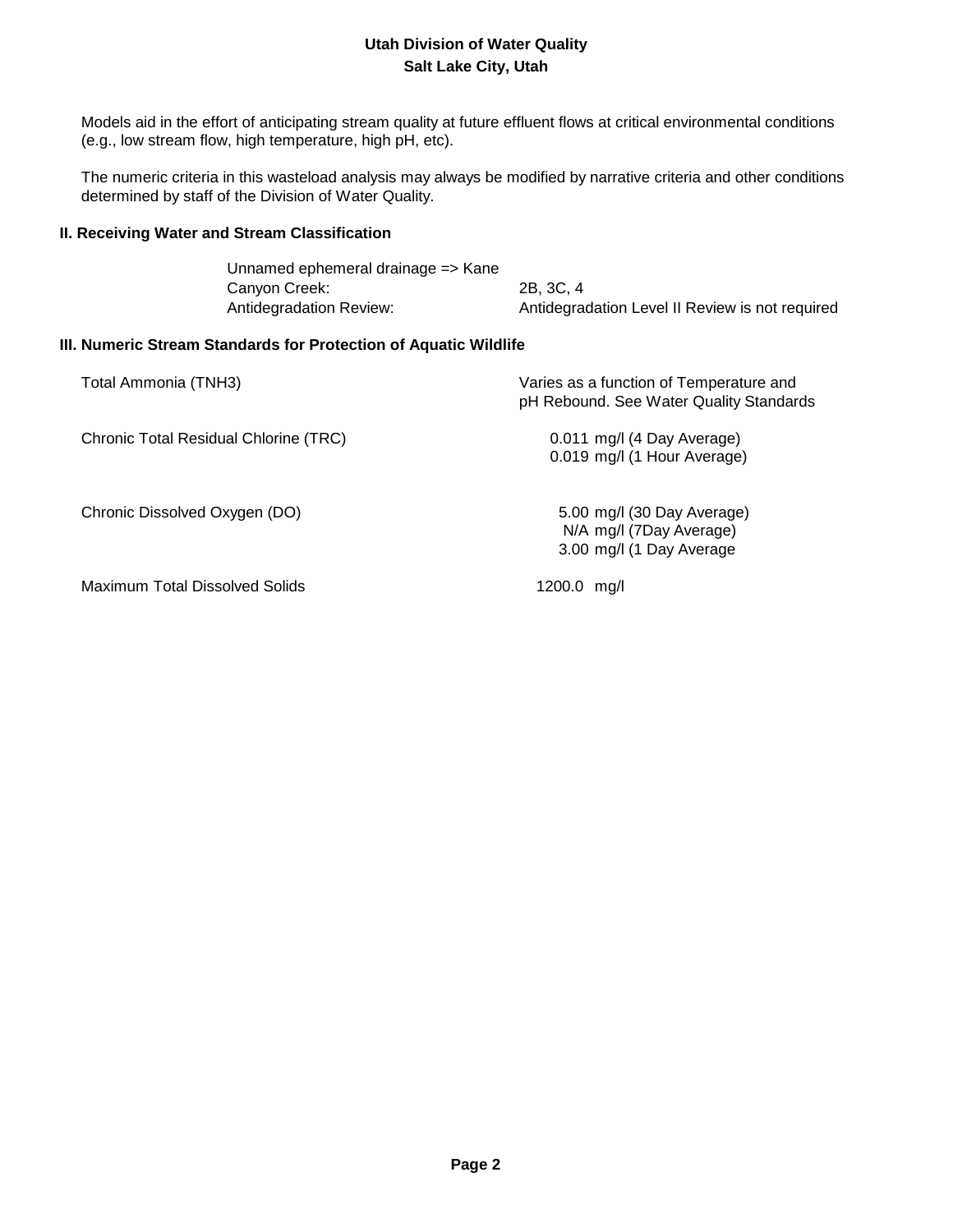### **Acute and Chronic Heavy Metals (Dissolved)**

| 4 Day Average (Chronic) Standard |                           | 1 Hour Average (Acute) Standard |               |      |                 |
|----------------------------------|---------------------------|---------------------------------|---------------|------|-----------------|
| <b>Parameter</b>                 | <b>Concentration</b>      | Load*                           | Concentration |      | Load*           |
| Aluminum                         | 87.00 ug/l**              | $0.022$ lbs/day                 | 750.00        | ug/l | $0.188$ lbs/day |
| Arsenic                          | 190.00 ug/l               | $0.048$ lbs/day                 | 340.00        | ug/l | $0.085$ lbs/day |
| Cadmium                          | $0.76$ ug/l               | $0.000$ lbs/day                 | 8.73          | ug/l | $0.002$ lbs/day |
| Chromium III                     | 268.22 ug/l               | $0.067$ lbs/day                 | 5611.67       | ug/l | $1.404$ lbs/day |
| ChromiumVI                       | 11.00 ug/l                | $0.003$ lbs/day                 | 16.00         | ug/l | $0.004$ lbs/day |
| Copper                           | 30.50 ug/l                | $0.008$ lbs/day                 | 51.68         | ug/l | $0.013$ lbs/day |
| <b>Iron</b>                      |                           |                                 | 1000.00       | ug/l | 0.250 lbs/day   |
| Lead                             | 18.58 ug/l                | $0.005$ lbs/day                 | 476.82        | ug/l | $0.119$ lbs/day |
| Mercury                          | $0.0120$ ug/l             | $0.000$ lbs/day                 | 2.40          | ug/l | $0.001$ lbs/day |
| <b>Nickel</b>                    | 168.54 ug/l               | $0.042$ lbs/day                 | 1515.91       | ug/l | 0.379 lbs/day   |
| Selenium                         | 4.60 $\mu$ g/l            | $0.001$ lbs/day                 | 20.00         | ug/l | $0.005$ lbs/day |
| Silver                           | $N/A$ ug/l                | N/A lbs/day                     | 41.07         | ug/l | 0.010 lbs/day   |
| Zinc                             | 387.83 ug/l               | $0.097$ lbs/day                 | 387.83        | ug/l | 0.097 lbs/day   |
|                                  | * Allowed below discharge |                                 |               |      |                 |

\*\*Chronic Aluminum standard applies only to waters with a pH < 7.0 and a Hardness < 50 mg/l as CaCO3

Metals Standards Based upon a Hardness of 400 mg/l as CaCO3

# **Organics [Pesticides]**

|                   | 4 Day Average (Chronic) Standard |  |                 |                      | 1 Hour Average (Acute) Standard |         |                 |
|-------------------|----------------------------------|--|-----------------|----------------------|---------------------------------|---------|-----------------|
| <b>Parameter</b>  | <b>Concentration</b>             |  | Load*           | <b>Concentration</b> |                                 | $Load*$ |                 |
| <b>Aldrin</b>     |                                  |  |                 | 1.500                | ug/l                            |         | $0.000$ lbs/day |
| Chlordane         | $0.004$ ug/l                     |  | $0.001$ lbs/day | 1.200                | ug/l                            |         | $0.000$ lbs/day |
| DDT, DDE          | $0.001$ ug/l                     |  | $0.000$ lbs/day | 0.550                | ug/l                            |         | 0.000 lbs/day   |
| <b>Dieldrin</b>   | $0.002$ ug/l                     |  | $0.000$ lbs/day | 1.250                | ug/l                            |         | 0.000 lbs/day   |
| Endosulfan        | $0.056$ ug/l                     |  | $0.014$ lbs/day | 0.110                | ug/l                            |         | 0.000 lbs/day   |
| Endrin            | $0.002$ ug/l                     |  | $0.001$ lbs/day | 0.090                | ug/l                            |         | 0.000 lbs/day   |
| Guthion           |                                  |  |                 | 0.010                | ug/l                            |         | $0.000$ lbs/day |
| Heptachlor        | $0.004$ ug/l                     |  | $0.001$ lbs/day | 0.260                | ug/l                            |         | $0.000$ lbs/day |
| Lindane           | $0.080$ ug/l                     |  | $0.020$ lbs/day | 1.000                | ug/l                            |         | $0.000$ lbs/day |
| Methoxychlor      |                                  |  |                 | 0.030                | ug/l                            |         | $0.000$ lbs/day |
| Mirex             |                                  |  |                 | 0.010                | ug/l                            |         | 0.000 lbs/day   |
| Parathion         |                                  |  |                 | 0.040                | ug/l                            |         | 0.000 lbs/day   |
| PCB's             | $0.014$ ug/l                     |  | $0.004$ lbs/day | 2.000                | ug/l                            |         | $0.001$ lbs/day |
| Pentachlorophenol | 13.00 ug/l                       |  | $3.252$ lbs/day | 20,000               | ug/l                            |         | $0.005$ lbs/day |
| Toxephene         | $0.0002$ ug/l                    |  | $0.000$ lbs/day | 0.7300               | ug/l                            |         | 0.000 lbs/day   |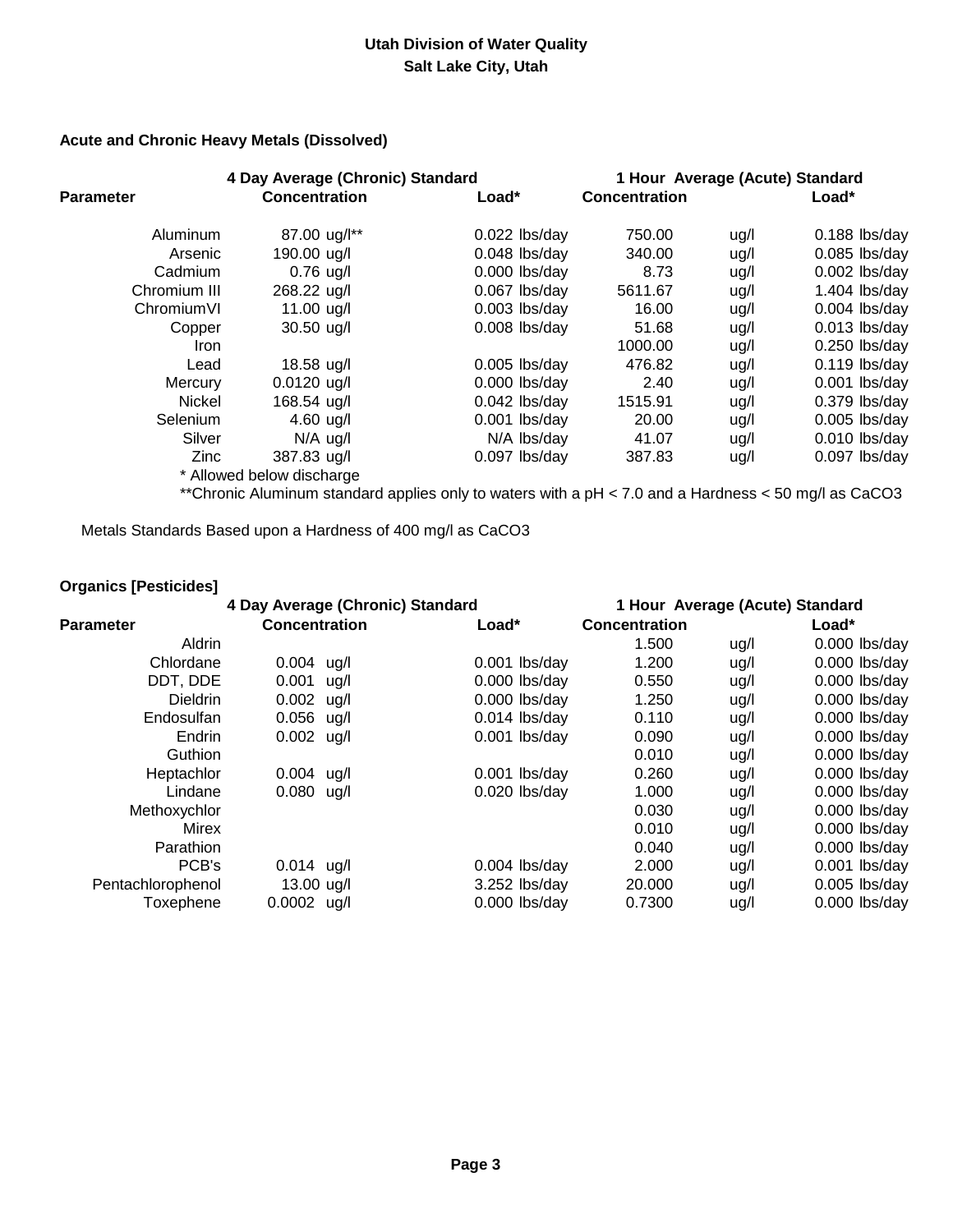# **IV. Numeric Stream Standards for Protection of Agriculture**

|             | 4 Day Average (Chronic) Standard |       | 1 Hour Average (Acute) Standard |                 |
|-------------|----------------------------------|-------|---------------------------------|-----------------|
|             | <b>Concentration</b>             | Load* | <b>Concentration</b>            | Load*           |
| Arsenic     |                                  |       | 100.0 $\mu$ g/l                 | lbs/day         |
| Boron       |                                  |       | 750.0 ug/l                      | lbs/day         |
| Cadmium     |                                  |       | 10.0 $\mu$ g/l                  | $0.00$ lbs/day  |
| Chromium    |                                  |       | 100.0 $\mu$ g/l                 | lbs/day         |
| Copper      |                                  |       | $200.0$ ug/l                    | lbs/day         |
| Lead        |                                  |       | 100.0 $\mu$ g/l                 | lbs/day         |
| Selenium    |                                  |       | $50.0 \text{ u}g/l$             | lbs/day         |
| TDS, Summer |                                  |       | 1200.0 mg/l                     | $0.15$ tons/day |

# **V. Numeric Stream Standards for Protection of Human Health (Class 1C Waters)**

|                                 | 4 Day Average (Chronic) Standard |       | 1 Hour Average (Acute) Standard |         |  |
|---------------------------------|----------------------------------|-------|---------------------------------|---------|--|
| <b>Metals</b>                   | <b>Concentration</b>             | Load* | <b>Concentration</b>            | $Load*$ |  |
| Arsenic                         |                                  |       | ug/l                            | lbs/day |  |
| <b>Barium</b>                   |                                  |       | ug/l                            | lbs/day |  |
| Cadmium                         |                                  |       | ug/l                            | lbs/day |  |
| Chromium                        |                                  |       | ug/l                            | lbs/day |  |
| Lead                            |                                  |       | ug/l                            | lbs/day |  |
| Mercury                         |                                  |       | ug/l                            | lbs/day |  |
| Selenium                        |                                  |       | ug/l                            | lbs/day |  |
| Silver                          |                                  |       | ug/l                            | lbs/day |  |
| Fluoride (3)                    |                                  |       | ug/l                            | lbs/day |  |
| to                              |                                  |       | ug/l                            | lbs/day |  |
| Nitrates as N                   |                                  |       | ug/l                            | lbs/day |  |
| <b>Chlorophenoxy Herbicides</b> |                                  |       |                                 |         |  |
| $2,4-D$                         |                                  |       | ug/l                            | lbs/day |  |
| $2,4,5$ -TP                     |                                  |       | ug/l                            | lbs/day |  |
| Endrin                          |                                  |       | ug/l                            | lbs/day |  |
| ocyclohexane (Lindane)          |                                  |       | ug/l                            | lbs/day |  |
| Methoxychlor                    |                                  |       | ug/l                            | lbs/day |  |
| Toxaphene                       |                                  |       | ug/l                            | lbs/day |  |

### **VI. Numeric Stream Standards the Protection of Human Health from Water & Fish Consumption [Toxics]**

|                                             |                                             | Maximum Conc., ug/l - Acute Standards |                                      |               |                |  |
|---------------------------------------------|---------------------------------------------|---------------------------------------|--------------------------------------|---------------|----------------|--|
|                                             | Class <sub>1</sub> C                        |                                       | Class 3A, 3B                         |               |                |  |
| <b>Toxic Organics</b>                       | [2 Liters/Day for 70 Kg Person over 70 Yr.] |                                       | [6.5 g for 70 Kg Person over 70 Yr.] |               |                |  |
| Acenaphthene                                | ug/l                                        | lbs/day                               | 2700.0 ug/l                          |               | 0.68 lbs/day   |  |
| Acrolein                                    | ug/l                                        | lbs/day                               | 780.0 ug/l                           |               | 0.20 lbs/day   |  |
| Acrylonitrile                               | ug/l                                        | lbs/day                               | 0.7                                  | ug/l          | 0.00 lbs/day   |  |
| Benzene                                     | ug/l                                        | lbs/day                               | 71.0 ug/l                            |               | 0.02 lbs/day   |  |
| <b>Benzidine</b>                            | ug/l                                        | lbs/day                               |                                      | $0.0$ ug/l    | 0.00 lbs/day   |  |
| Carbon tetrachloride                        | ug/l                                        | lbs/day                               |                                      | 4.4 $\mu$ g/l | 0.00 lbs/day   |  |
| Chlorobenzene                               | ug/l                                        | lbs/day                               | 21000.0 ug/l                         |               | 5.25 lbs/day   |  |
| 1,2,4-Trichlorobenzene                      |                                             |                                       |                                      |               |                |  |
| Hexachlorobenzene                           | ug/l                                        | lbs/day                               |                                      | $0.0$ ug/l    | $0.00$ lbs/day |  |
| 1,2-Dichloroethane<br>1,1,1-Trichloroethane | ug/l                                        | lbs/day                               | 99.0 ug/l                            |               | $0.02$ lbs/day |  |
| Hexachloroethane                            | ug/l                                        | lbs/day                               |                                      | 8.9 ug/l      | 0.00 lbs/day   |  |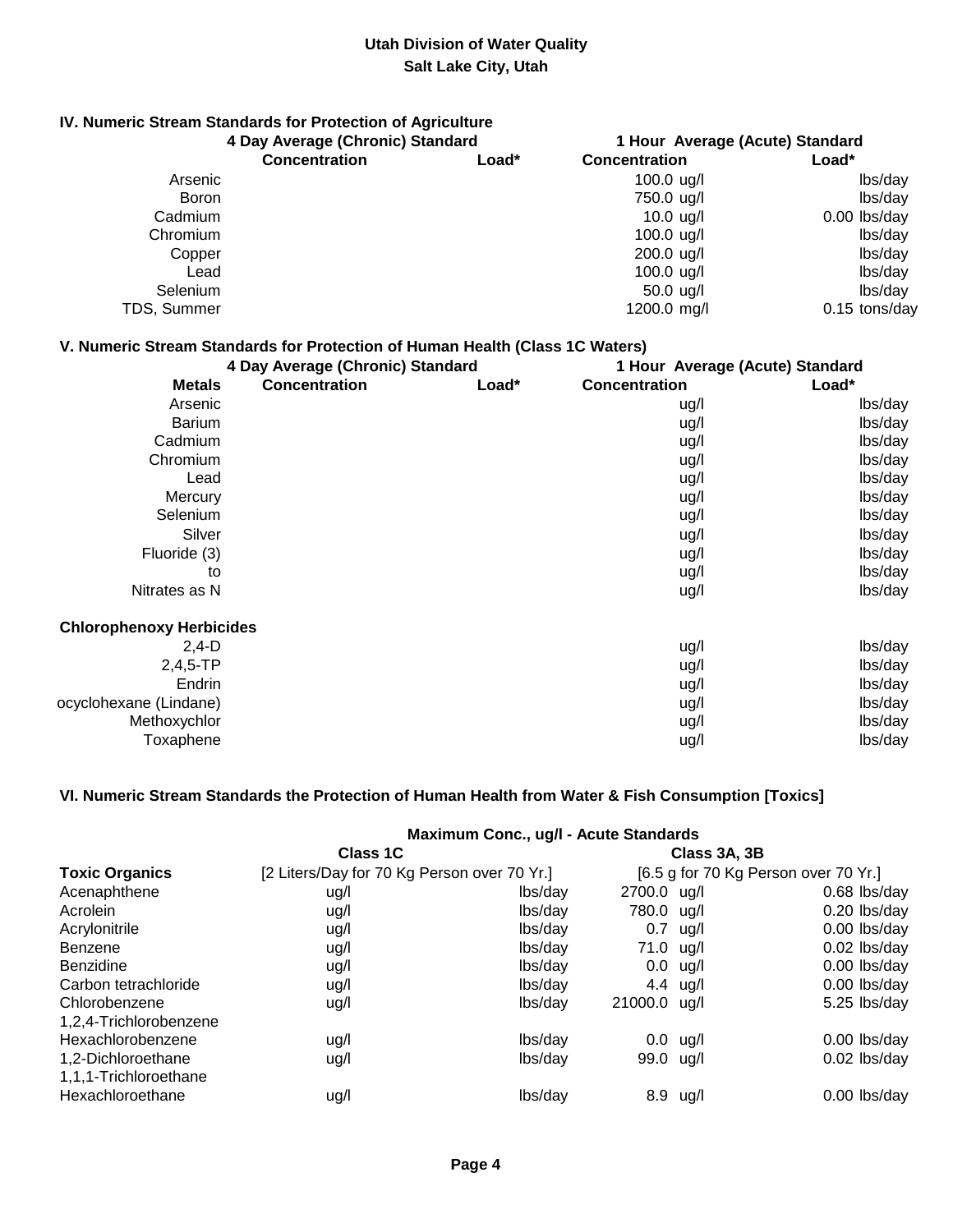| 1,1-Dichloroethane          |      |         |              |               |                  |
|-----------------------------|------|---------|--------------|---------------|------------------|
| 1,1,2-Trichloroethane       | ug/l | lbs/day | 42.0         | ug/l          | 0.01 lbs/day     |
| 1,1,2,2-Tetrachloroethar    | ug/l | lbs/day | 11.0         | ug/l          | 0.00 lbs/day     |
| Chloroethane                |      |         | 0.0          | ug/l          | 0.00 lbs/day     |
| Bis(2-chloroethyl) ether    | ug/l | lbs/day | 1.4          | ug/l          | 0.00 lbs/day     |
| 2-Chloroethyl vinyl ether   | ug/l | lbs/day | 0.0          | ug/l          | 0.00 lbs/day     |
| 2-Chloronaphthalene         | ug/l | lbs/day | 4300.0       | ug/l          | 1.08 lbs/day     |
| 2,4,6-Trichlorophenol       | ug/l | lbs/day | 6.5          | ug/l          | 0.00 lbs/day     |
| p-Chloro-m-cresol           |      |         | 0.0          | ug/l          | 0.00 lbs/day     |
| Chloroform (HM)             | ug/l | lbs/day | 470.0        | ug/l          | 0.12 lbs/day     |
| 2-Chlorophenol              | ug/l | lbs/day | 400.0        | ug/l          | 0.10 lbs/day     |
| 1,2-Dichlorobenzene         | ug/l | lbs/day | 17000.0      | ug/l          | 4.25 lbs/day     |
| 1,3-Dichlorobenzene         | ug/l | lbs/day | 2600.0       | ug/l          | 0.65 lbs/day     |
| 1,4-Dichlorobenzene         | ug/l | lbs/day | 2600.0 ug/l  |               | 0.65 lbs/day     |
| 3,3'-Dichlorobenzidine      | ug/l | lbs/day | 0.1          | ug/l          | 0.00 lbs/day     |
| 1,1-Dichloroethylene        | ug/l | lbs/day |              | 3.2 ug/l      | 0.00 lbs/day     |
| 1,2-trans-Dichloroethyle    | ug/l | lbs/day | 0.0          | ug/l          | 0.00 lbs/day     |
| 2,4-Dichlorophenol          | ug/l | lbs/day | 790.0        | ug/l          | 0.20 lbs/day     |
| 1,2-Dichloropropane         | ug/l | lbs/day | 39.0         | ug/l          | 0.01 lbs/day     |
| 1,3-Dichloropropylene       | ug/l | lbs/day | 1700.0       | ug/l          | 0.43 lbs/day     |
| 2,4-Dimethylphenol          | ug/l | lbs/day | 2300.0 ug/l  |               | 0.58 lbs/day     |
| 2,4-Dinitrotoluene          | ug/l | lbs/day | 9.1          | ug/l          | 0.00 lbs/day     |
| 2,6-Dinitrotoluene          | ug/l | lbs/day | 0.0          | ug/l          | 0.00 lbs/day     |
| 1,2-Diphenylhydrazine       | ug/l | lbs/day |              | $0.5$ ug/l    | 0.00 lbs/day     |
| Ethylbenzene                | ug/l | lbs/day | 29000.0      | ug/l          | 7.25 lbs/day     |
| Fluoranthene                | ug/l | lbs/day | 370.0 ug/l   |               | 0.09 lbs/day     |
| 4-Chlorophenyl phenyl ether |      |         |              |               |                  |
| 4-Bromophenyl phenyl ether  |      |         |              |               |                  |
| Bis(2-chloroisopropyl) et   | ug/l | lbs/day | 170000.0     | ug/l          | 42.53 lbs/day    |
| Bis(2-chloroethoxy) met     | ug/l | lbs/day | $0.0\,$      | ug/l          | 0.00 lbs/day     |
| Methylene chloride (HM      | ug/l | lbs/day | 1600.0       | ug/l          | 0.40 lbs/day     |
| Methyl chloride (HM)        | ug/l | lbs/day | 0.0          | ug/l          | 0.00 lbs/day     |
| Methyl bromide (HM)         | ug/l | lbs/day | 0.0          | ug/l          | 0.00 lbs/day     |
| Bromoform (HM)              | ug/l | lbs/day | 360.0        | ug/l          | 0.09 lbs/day     |
| Dichlorobromomethane        | ug/l | lbs/day | 22.0         | ug/l          | 0.01 lbs/day     |
| Chlorodibromomethane        | ug/l | lbs/day | 34.0         | ug/l          | 0.01 lbs/day     |
| Hexachlorobutadiene(c)      | ug/l | lbs/day | 50.0 ug/l    |               | 0.01 lbs/day     |
| Hexachlorocyclopentadi      | ug/l | lbs/day | 17000.0 ug/l |               | 4.25 lbs/day     |
| Isophorone                  | ug/l | lbs/day | 600.0 ug/l   |               | 0.15 lbs/day     |
| Naphthalene                 |      |         |              |               |                  |
| Nitrobenzene                | ug/l | lbs/day | 1900.0 ug/l  |               | 0.48 lbs/day     |
| 2-Nitrophenol               | ug/l | lbs/day |              | $0.0$ ug/l    | 0.00 lbs/day     |
| 4-Nitrophenol               | ug/l | lbs/day |              | $0.0$ ug/l    | 0.00 lbs/day     |
| 2,4-Dinitrophenol           | ug/l | lbs/day | 14000.0 ug/l |               | 3.50 lbs/day     |
| 4,6-Dinitro-o-cresol        | ug/l | lbs/day | 765.0 ug/l   |               | 0.19 lbs/day     |
| N-Nitrosodimethylamine      | ug/l | lbs/day | 8.1          | ug/l          | 0.00 lbs/day     |
| N-Nitrosodiphenylamine      | ug/l | lbs/day | 16.0 ug/l    |               | 0.00 lbs/day     |
| N-Nitrosodi-n-propylami     | ug/l | lbs/day |              | 1.4 $\mu$ g/l | 0.00 lbs/day     |
| Pentachlorophenol           | ug/l | lbs/day |              | 8.2 ug/l      | 0.00 lbs/day     |
| Phenol                      | ug/l | lbs/day | 4.6E+06 ug/l |               | 1.15E+03 lbs/day |
| Bis(2-ethylhexyl)phthala    | ug/l | lbs/day |              | 5.9 ug/l      | 0.00 lbs/day     |
| Butyl benzyl phthalate      | ug/l | lbs/day | 5200.0 ug/l  |               | 1.30 lbs/day     |
| Di-n-butyl phthalate        | ug/l | lbs/day | 12000.0 ug/l |               | 3.00 lbs/day     |
| Di-n-octyl phthlate         |      |         |              |               |                  |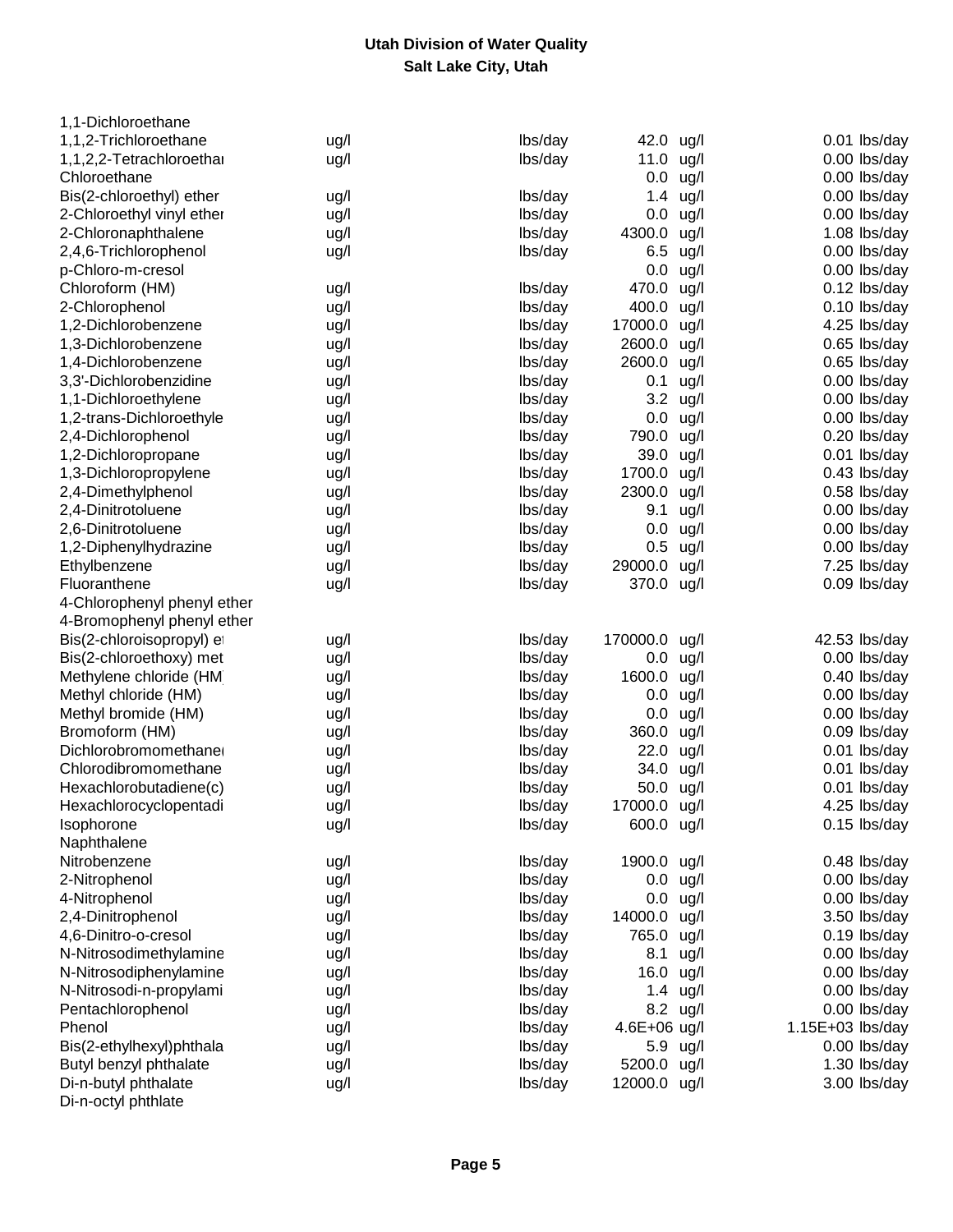| Diethyl phthalate       | ug/l | lbs/day | 120000.0 ug/l |            | 30.02 lbs/day    |
|-------------------------|------|---------|---------------|------------|------------------|
| Dimethyl phthlate       | ug/l | lbs/day | 2.9E+06 ug/l  |            | 7.25E+02 lbs/day |
| Benzo(a)anthracene (P/  | ug/l | lbs/day | $0.0$ ug/l    |            | 0.00 lbs/day     |
| Benzo(a)pyrene (PAH)    | ug/l | lbs/day | $0.0$ ug/l    |            | 0.00 lbs/day     |
| Benzo(b)fluoranthene (F | ug/l | lbs/day | $0.0$ ug/l    |            | 0.00 lbs/day     |
| Benzo(k)fluoranthene (F | ug/l | lbs/day | $0.0\,$       | ug/l       | 0.00 lbs/day     |
| Chrysene (PAH)          | ug/l | lbs/day | $0.0$ ug/l    |            | 0.00 lbs/day     |
| Acenaphthylene (PAH)    |      |         |               |            |                  |
| Anthracene (PAH)        | ug/l | lbs/day | $0.0$ ug/l    |            | 0.00 lbs/day     |
| Dibenzo(a,h)anthracene  | ug/l | lbs/day | $0.0$ ug/l    |            | 0.00 lbs/day     |
| Indeno(1,2,3-cd)pyrene  | ug/l | lbs/day | $0.0$ ug/l    |            | 0.00 lbs/day     |
| Pyrene (PAH)            | ug/l | lbs/day | 11000.0 ug/l  |            | 2.75 lbs/day     |
| Tetrachloroethylene     | ug/l | lbs/day | 8.9 ug/l      |            | 0.00 lbs/day     |
| Toluene                 | ug/l | lbs/day | 200000 ug/l   |            | 50.03 lbs/day    |
| Trichloroethylene       | ug/l | lbs/day | 81.0 ug/l     |            | 0.02 lbs/day     |
| Vinyl chloride          | ug/l | lbs/day | 525.0 ug/l    |            | 0.13 lbs/day     |
|                         |      |         |               |            | lbs/day          |
| <b>Pesticides</b>       |      |         |               |            | lbs/day          |
| Aldrin                  | ug/l | lbs/day | $0.0$ ug/l    |            | 0.00 lbs/day     |
| Dieldrin                | ug/l | lbs/day | $0.0$ ug/l    |            | 0.00 lbs/day     |
| Chlordane               | ug/l | lbs/day | $0.0$ ug/l    |            | 0.00 lbs/day     |
| $4,4'$ -DDT             | ug/l | lbs/day | $0.0$ ug/l    |            | 0.00 lbs/day     |
| 4,4'-DDE                | ug/l | lbs/day | $0.0$ ug/l    |            | 0.00 lbs/day     |
| $4,4'-DDD$              | ug/l | lbs/day | $0.0$ ug/l    |            | 0.00 lbs/day     |
| alpha-Endosulfan        | ug/l | lbs/day |               | $2.0$ ug/l | 0.00 lbs/day     |
| beta-Endosulfan         | ug/l | lbs/day |               | $2.0$ ug/l | 0.00 lbs/day     |
| Endosulfan sulfate      | ug/l | lbs/day |               | $2.0$ ug/l | 0.00 lbs/day     |
| Endrin                  | ug/l | lbs/day | $0.8$ ug/l    |            | 0.00 lbs/day     |
| Endrin aldehyde         | ug/l | lbs/day | $0.8$ ug/l    |            | 0.00 lbs/day     |
| Heptachlor              | ug/l | lbs/day | $0.0$ ug/l    |            | 0.00 lbs/day     |
| Heptachlor epoxide      |      |         |               |            |                  |
|                         |      |         |               |            |                  |
| <b>PCB's</b>            |      |         |               |            |                  |
| PCB 1242 (Arochlor 124  | ug/l | lbs/day | $0.0$ ug/l    |            | 0.00 lbs/day     |
| PCB-1254 (Arochlor 125  | ug/l | lbs/day | $0.0$ ug/l    |            | 0.00 lbs/day     |
| PCB-1221 (Arochlor 122  | ug/l | lbs/day | $0.0$ ug/l    |            | 0.00 lbs/day     |
| PCB-1232 (Arochlor 12)  | ug/l | lbs/day | $0.0$ ug/l    |            | 0.00 lbs/day     |
| PCB-1248 (Arochlor 124  | ug/l | lbs/day | $0.0$ ug/l    |            | 0.00 lbs/day     |
| PCB-1260 (Arochlor 126  | ug/l | lbs/day | $0.0$ ug/l    |            | 0.00 lbs/day     |
| PCB-1016 (Arochlor 101  | ug/l | lbs/day |               | $0.0$ ug/l | 0.00 lbs/day     |
| <b>Pesticide</b>        |      |         |               |            |                  |
| Toxaphene               | ug/l |         | $0.0$ ug/l    |            | 0.00 lbs/day     |
|                         |      |         |               |            |                  |
| <b>Dioxin</b>           |      |         |               |            |                  |
| Dioxin (2,3,7,8-TCDD)   | ug/l | lbs/day |               |            |                  |
|                         |      |         |               |            |                  |
| <b>Metals</b>           |      |         |               |            |                  |
| Antimony                | ug/l | lbs/day |               |            |                  |
| Arsenic                 | ug/l | lbs/day | 4300.00 ug/l  |            | 1.08 lbs/day     |
| Asbestos                | ug/l | lbs/day |               |            |                  |
| Beryllium               |      |         |               |            |                  |
| Cadmium                 |      |         |               |            |                  |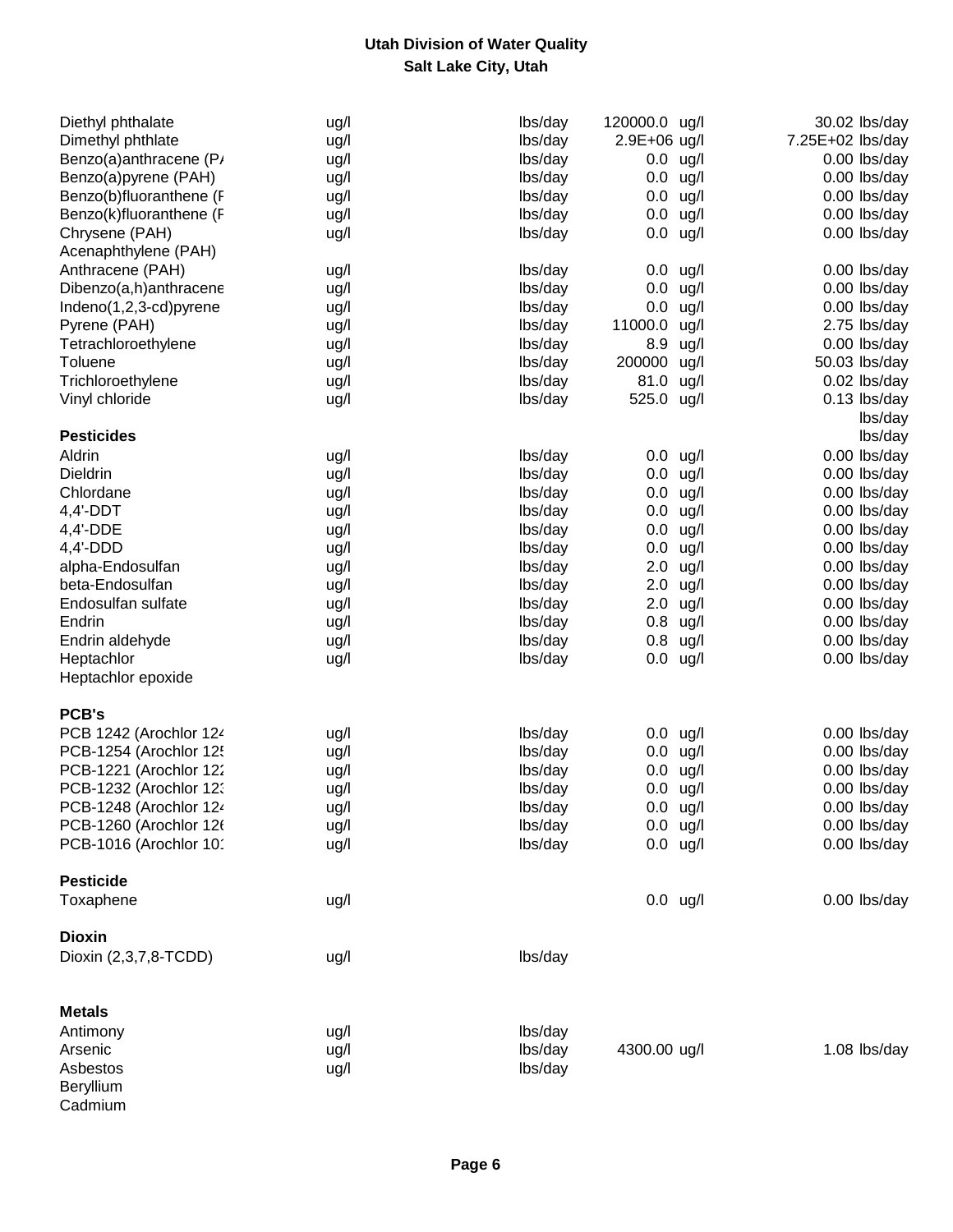| ug/l | lbs/day | $2.2E + 05$ ug/l | 55.03 lbs/day  |
|------|---------|------------------|----------------|
| ug/l | lbs/day |                  |                |
|      |         | $0.15$ ug/l      | 0.00 lbs/day   |
|      |         | 4600.00 ug/l     | $1.15$ lbs/day |
| ug/l | lbs/day |                  |                |
| ug/l | lbs/day |                  |                |
|      |         | $6.30$ ug/l      | 0.00 lbs/day   |
|      |         |                  |                |
|      |         |                  |                |

 **There are additional standards that apply to this receiving water, but were not considered in this modeling/waste load allocation analysis.**

#### **VII. Mathematical Modeling of Stream Quality**

 Model configuration was accomplished utilizing standard modeling procedures. Data points were plotted and coefficients adjusted as required to match observed data as closely as possible.

 The modeling approach used in this analysis included one or a combination of the following models.

 (1) The Utah River Model, Utah Division of Water Quality, 1992. Based upon STREAMDO IV (Region VIII) and Supplemental Ammonia Toxicity Models; EPA Region VIII, Sept. 1990 and QUAL2E (EPA, Athens, GA).

- (2) Utah Ammonia/Chlorine Model, Utah Division of Water Quality, 1992.
- (3) AMMTOX Model, University of Colorado, Center of Limnology, and EPA Region 8
- (4) Principles of Surface Water Quality Modeling and Control. Robert V. Thomann, et.al. Harper Collins Publisher, Inc. 1987, pp. 644.

Coefficients used in the model were based, in part, upon the following references:

 (1) Rates, Constants, and Kinetics Formulations in Surface Water Quality Modeling. Environmen tal Research Laboratory, Office of Research and Development, U.S. Environmental Protection Agency, Athens Georgia. EPA/600/3-85/040 June 1985.

 (2) Principles of Surface Water Quality Modeling and Control. Robert V. Thomann, et.al. Harper Collins Publisher, Inc. 1987, pp. 644.

### **VIII. Modeling Information**

 The required information for the model may include the following information for both the upstream conditions at low flow and the effluent conditions:

> Flow, Q, (cfs or MGD) D.O. mg/l Temperature, Deg. C. Total Residual Chlorine (TRC), mg/l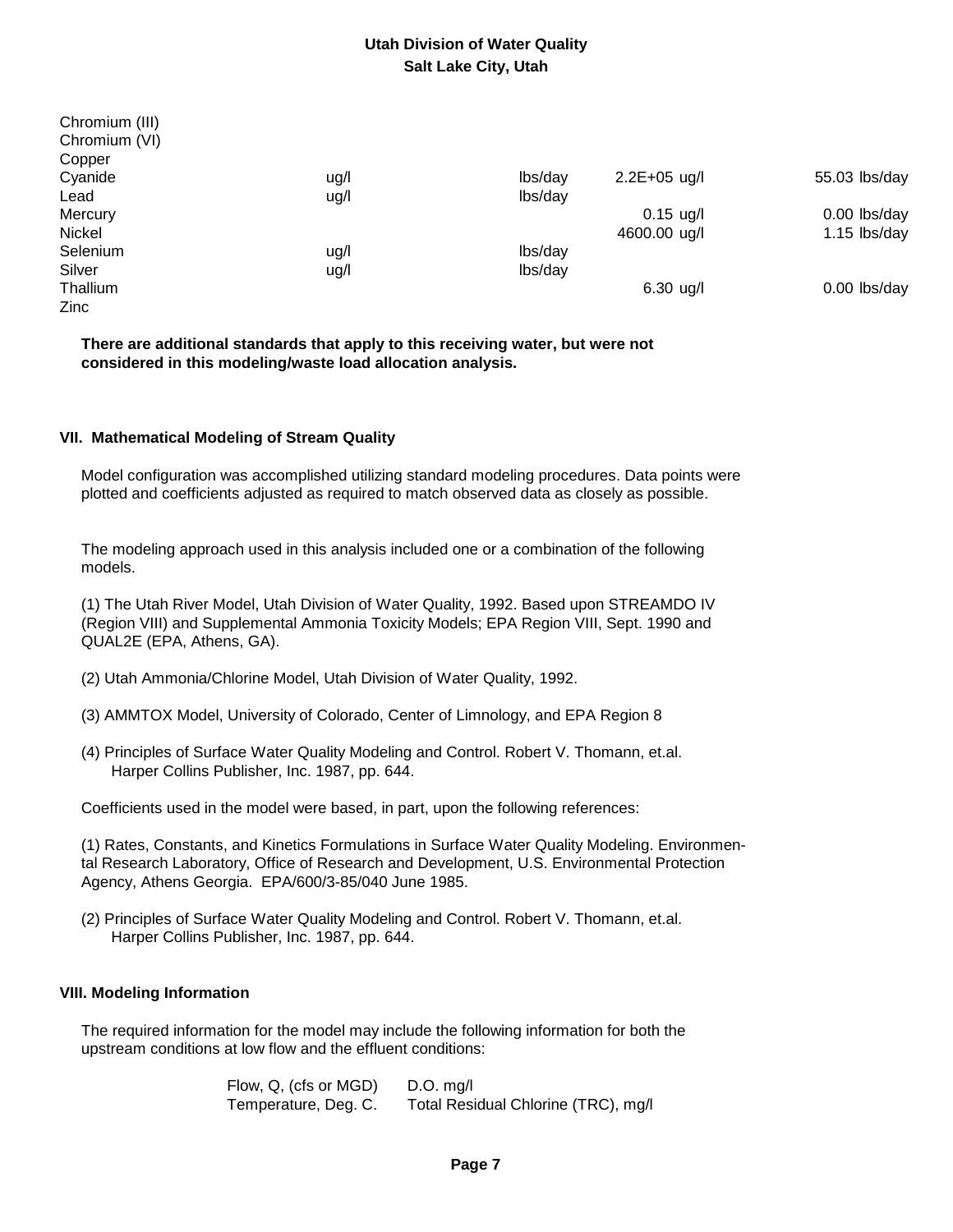| рH           | Total NH3-N, mg/l                  |
|--------------|------------------------------------|
| BOD5, mg/l   | Total Dissolved Solids (TDS), mg/l |
| Metals, ug/l | Toxic Organics of Concern, ug/l    |

#### **Other Conditions**

 In addition to the upstream and effluent conditions, the models require a variety of physical and biological coefficients and other technical information. In the process of actually establishing the permit limits for an effluent, values are used based upon the available data, model calibration, literature values, site visits and best professional judgement.  **Model Inputs**

 The following is upstream and discharge information that was utilized as inputs for the analysis. Dry washes are considered to have an upstream flow equal to the flow of the discharge.

| <b>Current Upstream Information</b> | <b>Stream</b><br><b>Critical Low</b> |         |          |                   |                  |           |            |             |
|-------------------------------------|--------------------------------------|---------|----------|-------------------|------------------|-----------|------------|-------------|
|                                     | <b>Flow</b>                          | Temp.   | рH       | T-NH <sub>3</sub> | BOD <sub>5</sub> | <b>DO</b> | <b>TRC</b> | <b>TDS</b>  |
|                                     | <b>cfs</b>                           | Deg. C  |          | mg/l as N         | mg/l             | mg/l      | mg/l       | mg/l        |
| Summer (Irrig. Season)              | 0.0                                  | 20.0    | 8.2      | 0.01              | 0.10             | 10.12     | 0.00       | 1200.0      |
| Fall                                | 0.0                                  | 12.0    | 8.2      | 0.01              | 0.10             | ---       | 0.00       | 1200.0      |
| Winter                              | 0.0                                  | 5.0     | 8.2      | 0.01              | 0.10             | ---       | 0.00       | 1200.0      |
| Spring                              | 0.0                                  | 12.0    | 8.2      | 0.01              | 0.10             | ---       | 0.00       | 1200.0      |
| <b>Dissolved</b>                    | Al                                   | As      | Cd       | Crill             | CrVI             | Copper    | Fe         | <b>Pb</b>   |
| Metals                              | ug/l                                 | ug/l    | ug/l     | ug/l              | ug/l             | ug/l      | ug/l       | ug/l        |
| All Seasons                         | $1.59*$                              | $0.53*$ | $0.053*$ | $0.53*$           | $2.65*$          | $0.53*$   | 0.6        | $0.53*$     |
| <b>Dissolved</b>                    | Hg                                   | Ni      | Se       | Ag                | Zn               | Boron     |            |             |
| Metals                              | ug/l                                 | ug/l    | ug/l     | ug/l              | ug/l             | ug/l      |            |             |
| All Seasons                         | 0.0000                               | $0.53*$ | $1.06*$  | $0.1*$            | $0.053*$         | 10.0      |            | $*$ 1/2 MDL |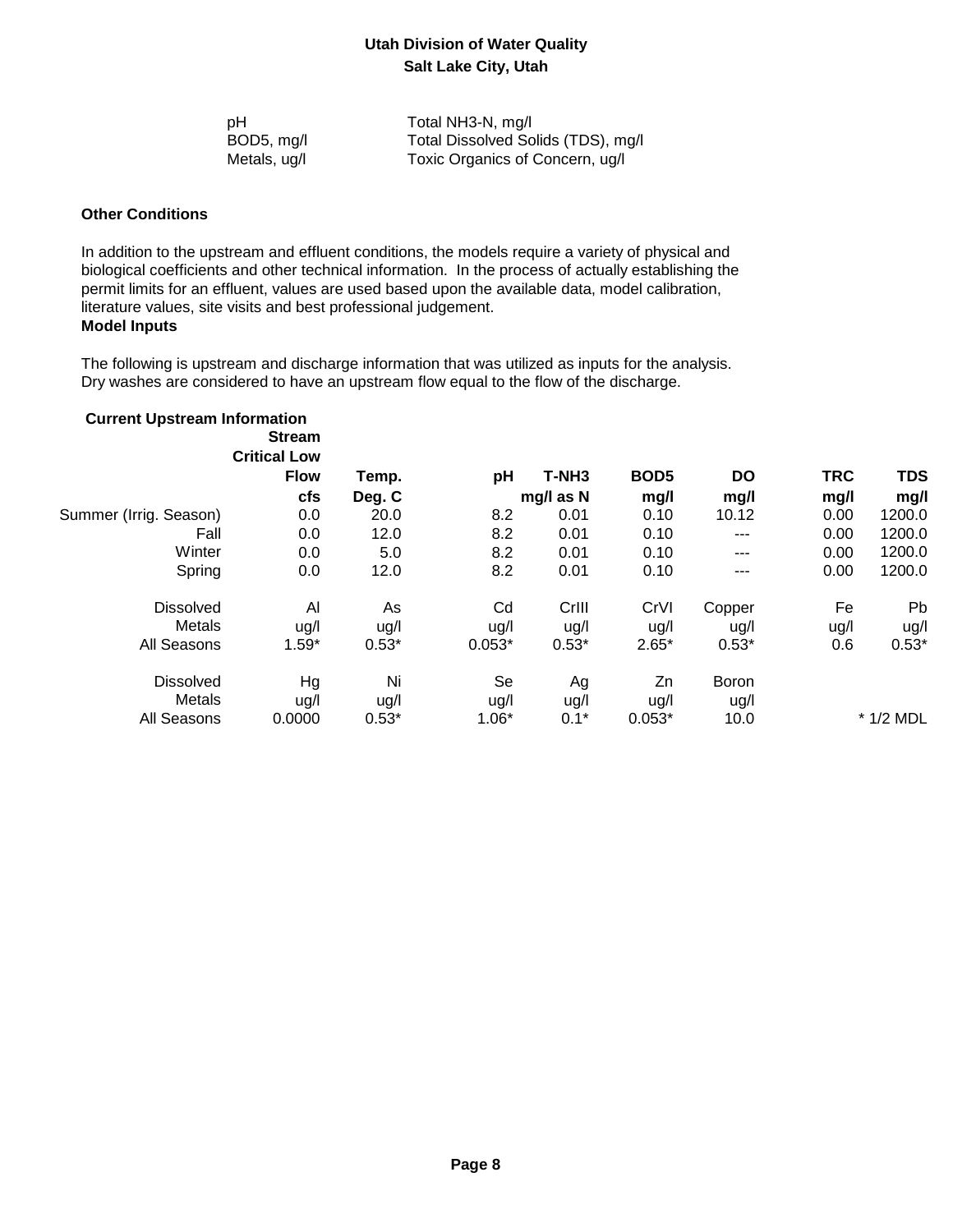#### **Projected Discharge Information**

| Season | Flow, MGD | Temp. | <b>TDS</b><br>mg/l | TDS<br>tons/day |
|--------|-----------|-------|--------------------|-----------------|
| Summer | 0.03000   | 25.3  | 464.75             | 0.05813         |
| Fall   | 0.03000   | 9.5   |                    |                 |
| Winter | 0.03000   | 7.4   |                    |                 |
| Spring | 0.03000   | 127   |                    |                 |

 All model numerical inputs, intermediate calculations, outputs and graphs are available for discussion, inspection and copy at the Division of Water Quality.

#### **IX. Effluent Limitations**

 Current State water quality standards are required to be met under a variety of conditions including in-stream flows targeted to the 7-day, 10-year low flow (R317-2-9).

 Other conditions used in the modeling effort coincide with the environmental conditions expected at low stream flows.

#### **Effluent Limitation for Flow based upon Water Quality Standards**

In-stream criteria of downstream segments will be met with an effluent flow maximum value as follows:

| Season |           | Daily Average |  |  |  |
|--------|-----------|---------------|--|--|--|
| Summer | 0.030 MGD | $0.046$ cfs   |  |  |  |
| Fall   | 0.030 MGD | $0.046$ cfs   |  |  |  |
| Winter | 0.030 MGD | $0.046$ cfs   |  |  |  |
| Spring | 0.030 MGD | $0.046$ cfs   |  |  |  |
|        |           |               |  |  |  |

### **Flow Requirement or Loading Requirement**

 The calculations in this wasteload analysis utilize the maximum effluent discharge flow of 0.03 MGD. If the discharger is allowed to have a flow greater than 0.03 MGD during 7Q10 conditions, and effluent limit concentrations as indicated, then water quality standards will be violated. In order to prevent this from occuring, the permit writers must include the discharge flow limititation as indicated above; or, include loading effluent limits in the permit.

### **Effluent Limitation for Whole Effluent Toxicity (WET) based upon WET Policy**

Effluent Toxicity will not occur in downstream segements if the values below are met.

| WET Requirements | LC50 > | <b>EOP Effluent</b> | <b>IAcutel</b> |
|------------------|--------|---------------------|----------------|
|                  | IC25 > | 100.0% Effluent     | [Chronic]      |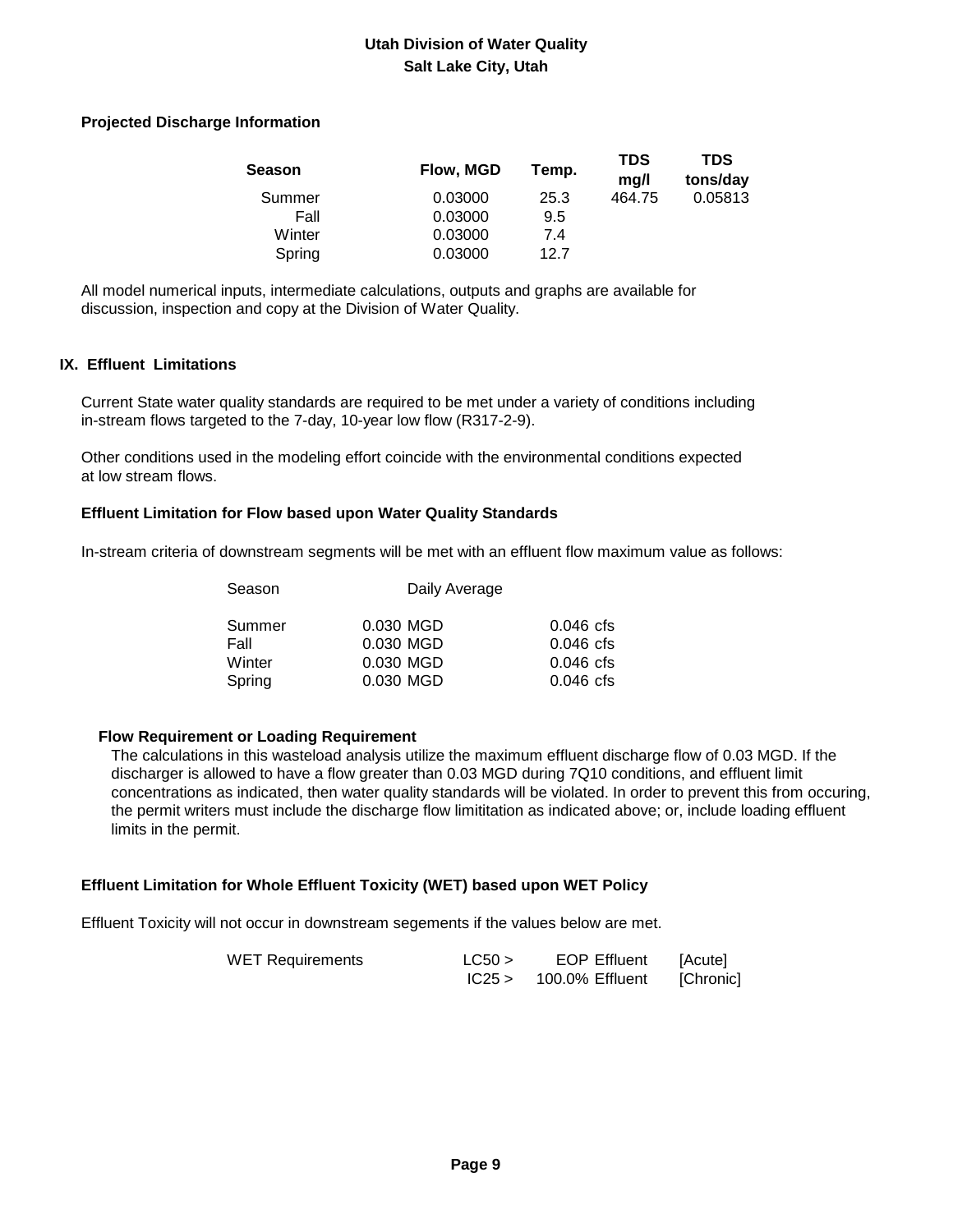### **Effluent Limitation for Biological Oxygen Demand (BOD) based upon Water Quality Standards or Regulations**

 In-stream criteria of downstream segments for Dissolved Oxygen will be met with an effluent BOD limitation as follows:

| Season | Concentration     |             |  |
|--------|-------------------|-------------|--|
| Summer | 25.0 mg/l as BOD5 | 6.3 lbs/day |  |
| Fall   | 25.0 mg/l as BOD5 | 6.3 lbs/day |  |
| Winter | 25.0 mg/l as BOD5 | 6.3 lbs/day |  |
| Spring | 25.0 mg/l as BOD5 | 6.3 lbs/day |  |

#### **Effluent Limitation for Dissolved Oxygen (DO) based upon Water Quality Standards**

 In-stream criteria of downstream segments for Dissolved Oxygen will be met with an effluent D.O. limitation as follows:

| Concentration |
|---------------|
| 5.50          |
| 5.50          |
| 5.50          |
| 5.50          |
|               |

#### **Effluent Limitation for Total Ammonia based upon Water Quality Standards**

 In-stream criteria of downstream segments for Total Ammonia will be met with an effluent limitation (expressed as Total Ammonia as N) as follows:

| <b>Season</b> |                      |                  |      |         |
|---------------|----------------------|------------------|------|---------|
|               | <b>Concentration</b> |                  | Load |         |
| Summer        | 4 Day Avg. - Chronic | 1.4 mg/l as N    | 0.3  | lbs/day |
|               | 1 Hour Avg. - Acute  | 3.4 $mg/l$ as N  | 0.9  | lbs/day |
| Fall          | 4 Day Avg. - Chronic | 1.9 mg/l as $N$  | 0.5  | lbs/day |
|               | 1 Hour Avg. - Acute  | 4.8 mg/l as N    | 1.2  | lbs/day |
| Winter        | 4 Day Avg. - Chronic | 4.0 mg/l as N    | 1.0  | lbs/day |
|               | 1 Hour Avg. - Acute  | 11.4 $mg/l$ as N | 2.9  | lbs/day |
| Spring        | 4 Day Avg. - Chronic | 1.9 $mg/l$ as N  | 0.5  | lbs/day |
|               | 1 Hour Avg. - Acute  | 4.8 mg/l as N    | 1.2  | lbs/day |

Acute limit calculated with an Acute Zone of Initial Dilution (ZID) to be equal to 100.%.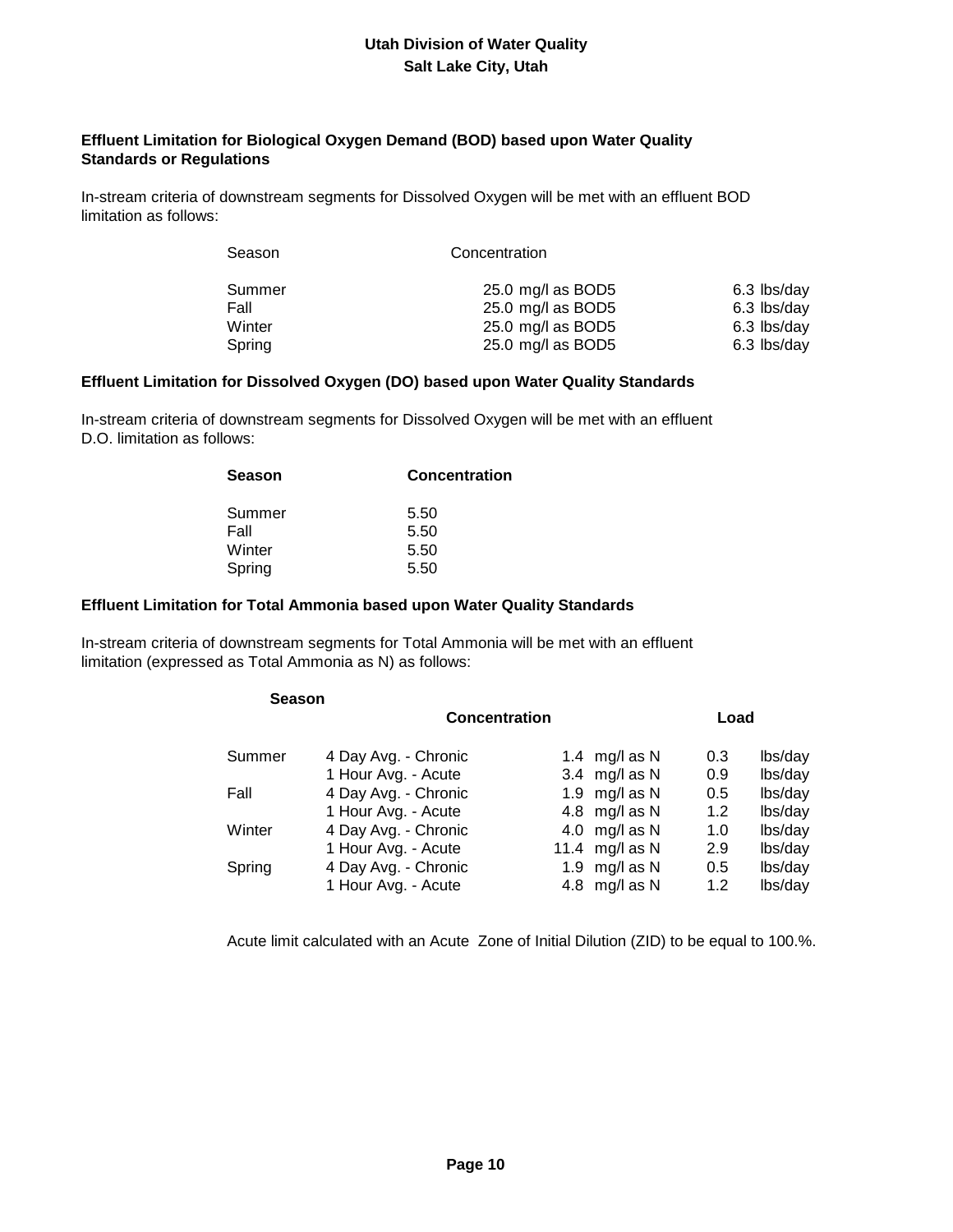#### **Effluent Limitation for Total Residual Chlorine based upon Water Quality Standards**

 In-stream criteria of downstream segments for Total Residual Chlorine will be met with an effluent limitation as follows:

| <b>Season</b> |                      | <b>Concentration</b> |      | Load |         |
|---------------|----------------------|----------------------|------|------|---------|
| Summer        | 4 Day Avg. - Chronic | 0.011                | mq/l | 0.00 | lbs/day |
|               | 1 Hour Avg. - Acute  | 0.019                | mg/l | 0.00 | lbs/day |
| Fall          | 4 Day Avg. - Chronic | 0.011                | mg/l | 0.00 | lbs/day |
|               | 1 Hour Avg. - Acute  | 0.019                | mq/l | 0.00 | lbs/day |
| Winter        | 4 Day Avg. - Chronic | 0.011                | mg/l | 0.00 | lbs/day |
|               | 1 Hour Avg. - Acute  | 0.019                | mq/l | 0.00 | lbs/day |
| Spring        | 4 Day Avg. - Chronic | 0.011                | mq/l | 0.00 | lbs/day |
|               | 1 Hour Avg. - Acute  | 0.019                | mq/l | 0.00 | lbs/day |

#### **Effluent Limitations for Total Dissolved Solids based upon Water Quality Standards**

| <b>Season</b> |                                       |        | <b>Concentration</b> |                                  | Load     |  |
|---------------|---------------------------------------|--------|----------------------|----------------------------------|----------|--|
| Summer        | Maximum, Acute                        | 1200.0 | mq/l                 | 0.15                             | tons/day |  |
| Fall          | Maximum, Acute                        | 1200.0 | mq/l                 | 0.15                             | tons/day |  |
| Winter        | Maximum, Acute                        | 1200.0 | mq/l                 | 0.15                             | tons/day |  |
| Spring        | Maximum, Acute                        | 1200.0 | mg/l                 | 0.15                             | tons/day |  |
|               | <b>Colorado Salinity Forum Limits</b> |        |                      | Determined by Permitting Section |          |  |

### **Effluent Limitations for Total Recoverable Metals based upon Water Quality Standards**

 In-stream criteria of downstream segments for Dissolved Metals will be met with an effluent limitation as follows (based upon a hardness of 400 mg/l):

|               |                      | 4 Day Average |             |                      | 1 Hour Average |               |
|---------------|----------------------|---------------|-------------|----------------------|----------------|---------------|
|               | <b>Concentration</b> |               | Load        | <b>Concentration</b> |                | Load          |
| Aluminum      | N/A                  |               | N/A         | 750.0                | ug/l           | 0.2 lbs/day   |
| Arsenic       | 190.00 ug/l          |               | 0.0 lbs/day | 340.0                | ug/l           | $0.1$ lbs/day |
| Cadmium       | $0.76$ ug/l          |               | 0.0 lbs/day | 8.7                  | ug/l           | 0.0 lbs/day   |
| Chromium III  | 268.23 ug/l          |               | 0.0 lbs/day | 5,611.8              | ug/l           | 1.4 lbs/day   |
| Chromium VI   | 11.00 ug/l           |               | 0.0 lbs/day | 16.0                 | ug/l           | 0.0 lbs/day   |
| Copper        | 30.50 ug/l           |               | 0.0 lbs/day | 51.7                 | ug/l           | 0.0 lbs/day   |
| Iron          | N/A                  |               | N/A         | 1,000.0              | ug/l           | $0.3$ lbs/day |
| Lead          | 18.58                | ug/l          | 0.0 lbs/day | 476.8                | ug/l           | $0.1$ lbs/day |
| Mercury       | 0.01                 | ug/l          | 0.0 lbs/day | 2.4                  | ug/l           | 0.0 lbs/day   |
| <b>Nickel</b> | 168.54 ug/l          |               | 0.0 lbs/day | 1,515.9              | ug/l           | $0.4$ lbs/day |
| Selenium      | 4.60 ug/l            |               | 0.0 lbs/day | 20.0                 | ug/l           | 0.0 lbs/day   |
| Silver        | $N/A$ ug/l           |               | N/A lbs/day | 41.1                 | ug/l           | 0.0 lbs/day   |
| Zinc          | 387.84 ug/l          |               | 0.1 lbs/day | 387.8                | ug/l           | 0.1 lbs/day   |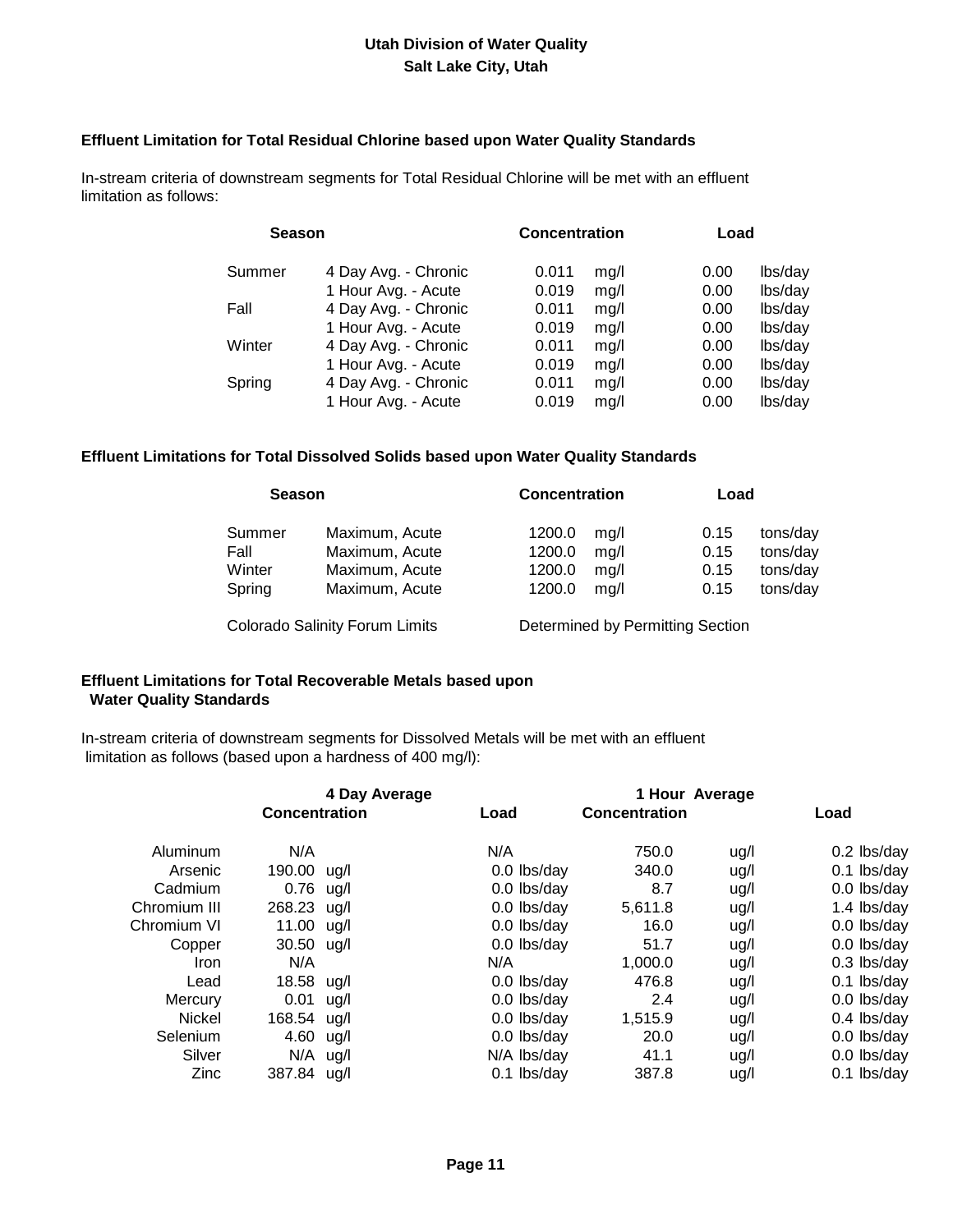|  | Cyanide | 5.20 ug/l | 0.0 lbs/day | 22.0 | ug/l | 0.0 lbs/day |
|--|---------|-----------|-------------|------|------|-------------|
|--|---------|-----------|-------------|------|------|-------------|

### **Effluent Limitations for Heat/Temperature based upon Water Quality Standards**

| Summer | 22.0 Deg. C. | 71.6 Deg. F |
|--------|--------------|-------------|
| Fall   | 14.0 Deg. C. | 57.2 Deg. F |
| Winter | 7.0 Deg. C.  | 44.6 Deg. F |
| Spring | 14.0 Deg. C. | 57.2 Deg. F |

### **Effluent Limitations for Organics [Pesticides] Based upon Water Quality Standards**

 In-stream criteria of downstream segments for Organics [Pesticides] will be met with an effluent limit as follows:

| <b>Concentration</b> | Load               | <b>Concentration</b> |      | Load             |
|----------------------|--------------------|----------------------|------|------------------|
|                      |                    | $1.5E + 00$          | ug/l | 5.80E-04 lbs/day |
| 4.30E-03 ug/l        | 1.08E-03 lbs/day   | $1.2E + 00$          | ug/l | 4.64E-04 lbs/day |
| 1.00E-03 ug/l        | 2.50E-04 lbs/day   | 5.5E-01              | ug/l | 2.13E-04 lbs/day |
| 1.90E-03 ug/l        | 4.75E-04 lbs/day   | $1.3E + 00$          | ug/l | 4.84E-04 lbs/day |
| 5.60E-02 ug/l        | 1.40E-02 lbs/day   | $1.1E - 01$          | ug/l | 4.26E-05 lbs/day |
| 2.30E-03 ug/l        | 5.75E-04 lbs/day   | $9.0E-02$            | ug/l | 3.48E-05 lbs/day |
| $0.00E + 00$ ug/l    | $0.00E+00$ lbs/day | 1.0E-02              | ug/l | 3.87E-06 lbs/day |
| 3.80E-03 ug/l        | 9.51E-04 lbs/day   | $2.6E - 01$          | ug/l | 1.01E-04 lbs/day |
| 8.00E-02 ug/l        | 2.00E-02 lbs/day   | $1.0E + 00$          | ug/l | 3.87E-04 lbs/day |
| $0.00E + 00$ ug/l    | $0.00E+00$ lbs/day | 3.0E-02              | ug/l | 1.16E-05 lbs/day |
| $0.00E + 00$ ug/l    | $0.00E+00$ lbs/day | 1.0E-02              | ug/l | 3.87E-06 lbs/day |
| 0.00E+00 ug/l        | $0.00E+00$ lbs/day | 4.0E-02              | ug/l | 1.55E-05 lbs/day |
| 1.40E-02 ug/l        | 3.50E-03 lbs/day   | $2.0E + 00$          | ug/l | 7.74E-04 lbs/day |
| 1.30E+01 ug/l        | 3.25E+00 lbs/day   | $2.0E + 01$          | ug/l | 7.74E-03 lbs/day |
| 2.00E-04 ug/l        | 5.00E-05 lbs/day   | 7.3E-01              | ug/l | 2.82E-04 lbs/day |
|                      |                    | 4 Day Average        |      | 1 Hour Average   |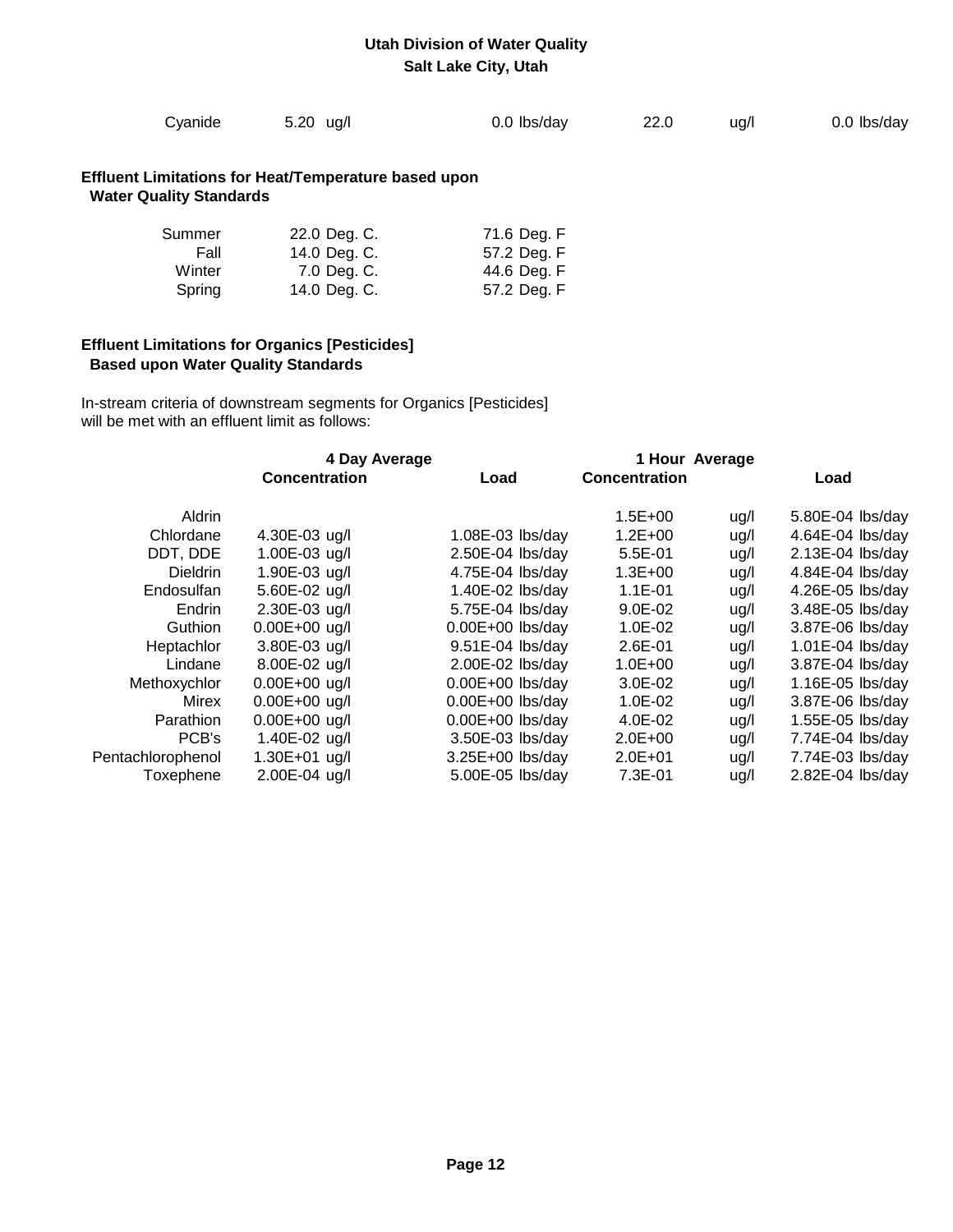### **Effluent Targets for Pollution Indicators Based upon Water Quality Standards**

 In-stream criteria of downstream segments for Pollution Indicators will be met with an effluent limit as follows:

| 1 Hour Average |              |  |
|----------------|--------------|--|
| Concentration  | Loading      |  |
| 50.0 pCi/L     |              |  |
| $5.0$ mg/l     | 1.3 lbs/day  |  |
| $4.0$ mg/l     | 1.0 lbs/day  |  |
| $0.05$ mg/l    | 0.0 lbs/day  |  |
| 90.0 mg/l      | 22.5 lbs/day |  |
|                |              |  |

Note: Pollution indicator targets are for information purposes only.

### **Effluent Limitations for Protection of Human Health [Toxics Rule] Based upon Water Quality Standards (Most stringent of 1C or 3A & 3B as appropriate.)**

 In-stream criteria of downstream segments for Protection of Human Health [Toxics] will be met with an effluent limit as follows: **Maximum Concentration**

|                           |                      | MAXIIIUIII VUILEIIU AUVII |
|---------------------------|----------------------|---------------------------|
|                           | <b>Concentration</b> | Load                      |
| <b>Toxic Organics</b>     |                      |                           |
| Acenaphthene              | 2.70E+03 ug/l        | 6.75E-01 lbs/day          |
| Acrolein                  | 7.80E+02 ug/l        | 1.95E-01 lbs/day          |
| Acrylonitrile             | 6.60E-01 ug/l        | 1.65E-04 lbs/day          |
| Benzene                   | 7.10E+01 ug/l        | 1.78E-02 lbs/day          |
| Benzidine                 | ug/l                 | lbs/day                   |
| Carbon tetrachloride      | 4.40E+00 ug/l        | 1.10E-03 lbs/day          |
| Chlorobenzene             | 2.10E+04 ug/l        | 5.25E+00 lbs/day          |
| 1,2,4-Trichlorobenzene    |                      |                           |
| Hexachlorobenzene         | 7.70E-04 ug/l        | 1.93E-07 lbs/day          |
| 1,2-Dichloroethane        | 9.90E+01 ug/l        | 2.48E-02 lbs/day          |
| 1,1,1-Trichloroethane     |                      |                           |
| Hexachloroethane          | 8.90E+00 ug/l        | $2.23E-03$ lbs/day        |
| 1,1-Dichloroethane        |                      |                           |
| 1,1,2-Trichloroethane     | 4.20E+01 ug/l        | 1.05E-02 lbs/day          |
| 1,1,2,2-Tetrachloroethane | 1.10E+01 ug/l        | 2.75E-03 lbs/day          |
| Chloroethane              |                      |                           |
| Bis(2-chloroethyl) ether  | 1.40E+00 ug/l        | 3.50E-04 lbs/day          |
| 2-Chloroethyl vinyl ether |                      |                           |
| 2-Chloronaphthalene       | 4.30E+03 ug/l        | 1.08E+00 lbs/day          |
| 2,4,6-Trichlorophenol     | 6.50E+00 ug/l        | 1.63E-03 lbs/day          |
| p-Chloro-m-cresol         |                      |                           |
| Chloroform (HM)           | 4.70E+02 ug/l        | 1.18E-01 lbs/day          |
| 2-Chlorophenol            | 4.00E+02 ug/l        | 1.00E-01 lbs/day          |
| 1,2-Dichlorobenzene       | 1.70E+04 ug/l        | 4.25E+00 lbs/day          |
| 1,3-Dichlorobenzene       | 2.60E+03 ug/l        | 6.50E-01 lbs/day          |
| 1,4-Dichlorobenzene       | 2.60E+03 ug/l        | 6.50E-01 lbs/day          |
| 3,3'-Dichlorobenzidine    | 7.70E-02 ug/l        | 1.93E-05 lbs/day          |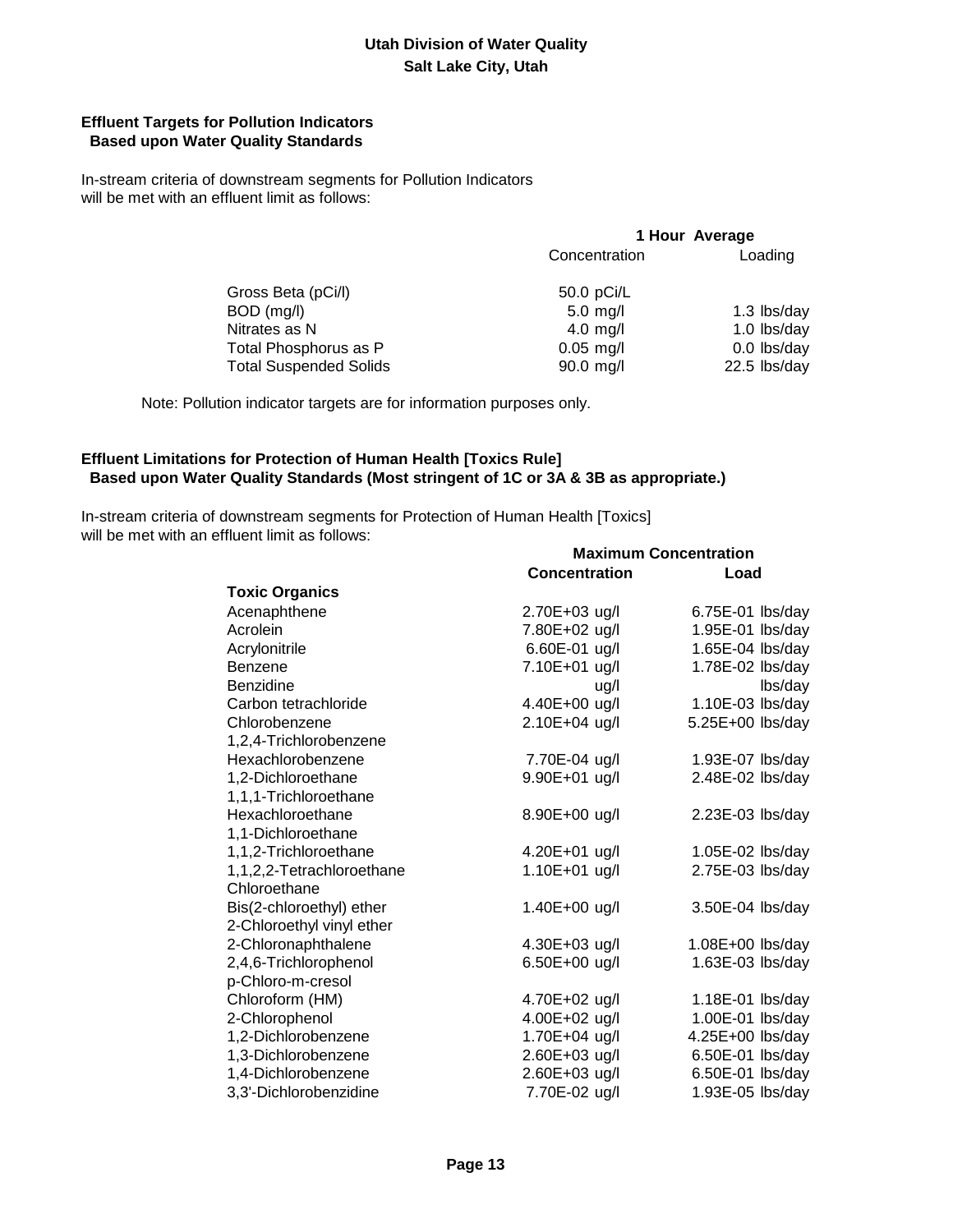| 1,1-Dichloroethylene         | 3.20E+00 ug/l | 8.00E-04 lbs/day |
|------------------------------|---------------|------------------|
| 1,2-trans-Dichloroethylene1  |               |                  |
| 2,4-Dichlorophenol           | 7.90E+02 ug/l | 1.98E-01 lbs/day |
| 1,2-Dichloropropane          | 3.90E+01 ug/l | 9.76E-03 lbs/day |
| 1,3-Dichloropropylene        | 1.70E+03 ug/l | 4.25E-01 lbs/day |
| 2,4-Dimethylphenol           | 2.30E+03 ug/l | 5.75E-01 lbs/day |
| 2,4-Dinitrotoluene           | 9.10E+00 ug/l | 2.28E-03 lbs/day |
| 2,6-Dinitrotoluene           |               |                  |
| 1,2-Diphenylhydrazine        | 5.40E-01 ug/l | 1.35E-04 lbs/day |
| Ethylbenzene                 | 2.90E+04 ug/l | 7.25E+00 lbs/day |
| Fluoranthene                 | 3.70E+02 ug/l | 9.26E-02 lbs/day |
| 4-Chlorophenyl phenyl ether  |               |                  |
| 4-Bromophenyl phenyl ether   |               |                  |
| Bis(2-chloroisopropyl) ether | 1.70E+05 ug/l | 4.25E+01 lbs/day |
| Bis(2-chloroethoxy) methane  |               |                  |
| Methylene chloride (HM)      | 1.60E+03 ug/l | 4.00E-01 lbs/day |
| Methyl chloride (HM)         |               |                  |
| Methyl bromide (HM)          |               |                  |
| Bromoform (HM)               | 3.60E+02 ug/l | 9.01E-02 lbs/day |
| Dichlorobromomethane(HM)     | 2.20E+01 ug/l | 5.50E-03 lbs/day |
| Chlorodibromomethane (HM)    | 3.40E+01 ug/l | 8.51E-03 lbs/day |
| Hexachlorocyclopentadiene    | 1.70E+04 ug/l | 4.25E+00 lbs/day |
| Isophorone                   | 6.00E+02 ug/l | 1.50E-01 lbs/day |
| Naphthalene                  |               |                  |
| Nitrobenzene                 | 1.90E+03 ug/l | 4.75E-01 lbs/day |
| 2-Nitrophenol                |               |                  |
| 4-Nitrophenol                |               |                  |
| 2,4-Dinitrophenol            | 1.40E+04 ug/l | 3.50E+00 lbs/day |
| 4,6-Dinitro-o-cresol         | 7.65E+02 ug/l | 1.91E-01 lbs/day |
| N-Nitrosodimethylamine       | 8.10E+00 ug/l | 2.03E-03 lbs/day |
| N-Nitrosodiphenylamine       | 1.60E+01 ug/l | 4.00E-03 lbs/day |
| N-Nitrosodi-n-propylamine    | 1.40E+00 ug/l | 3.50E-04 lbs/day |
| Pentachlorophenol            | 8.20E+00 ug/l | 2.05E-03 lbs/day |
| Phenol                       | 4.60E+06 ug/l | 1.15E+03 lbs/day |
| Bis(2-ethylhexyl)phthalate   | 5.90E+00 ug/l | 1.48E-03 lbs/day |
| Butyl benzyl phthalate       | 5.20E+03 ug/l | 1.30E+00 lbs/day |
| Di-n-butyl phthalate         | 1.20E+04 ug/l | 3.00E+00 lbs/day |
| Di-n-octyl phthlate          |               |                  |
| Diethyl phthalate            | 1.20E+05 ug/l | 3.00E+01 lbs/day |
| Dimethyl phthlate            | 2.90E+06 ug/l | 7.25E+02 lbs/day |
| Benzo(a)anthracene (PAH)     | 3.10E-02 ug/l | 7.75E-06 lbs/day |
| Benzo(a)pyrene (PAH)         | 3.10E-02 ug/l | 7.75E-06 lbs/day |
| Benzo(b)fluoranthene (PAH)   | 3.10E-02 ug/l | 7.75E-06 lbs/day |
| Benzo(k)fluoranthene (PAH)   | 3.10E-02 ug/l | 7.75E-06 lbs/day |
| Chrysene (PAH)               | 3.10E-02 ug/l | 7.75E-06 lbs/day |
| Acenaphthylene (PAH)         |               |                  |
| Anthracene (PAH)             |               |                  |
| Dibenzo(a,h)anthracene (PAH) | 3.10E-02 ug/l | 7.75E-06 lbs/day |
| Indeno(1,2,3-cd)pyrene (PAH) | 3.10E-02 ug/l | 7.75E-06 lbs/day |
| Pyrene (PAH)                 | 1.10E+04 ug/l | 2.75E+00 lbs/day |
| Tetrachloroethylene          | 8.90E+00 ug/l | 2.23E-03 lbs/day |
| <b>Toluene</b>               | 2.00E+05 ug/l | 5.00E+01 lbs/day |
| Trichloroethylene            | 8.10E+01 ug/l | 2.03E-02 lbs/day |
| Vinyl chloride               | 5.25E+02 ug/l | 1.31E-01 lbs/day |
|                              |               |                  |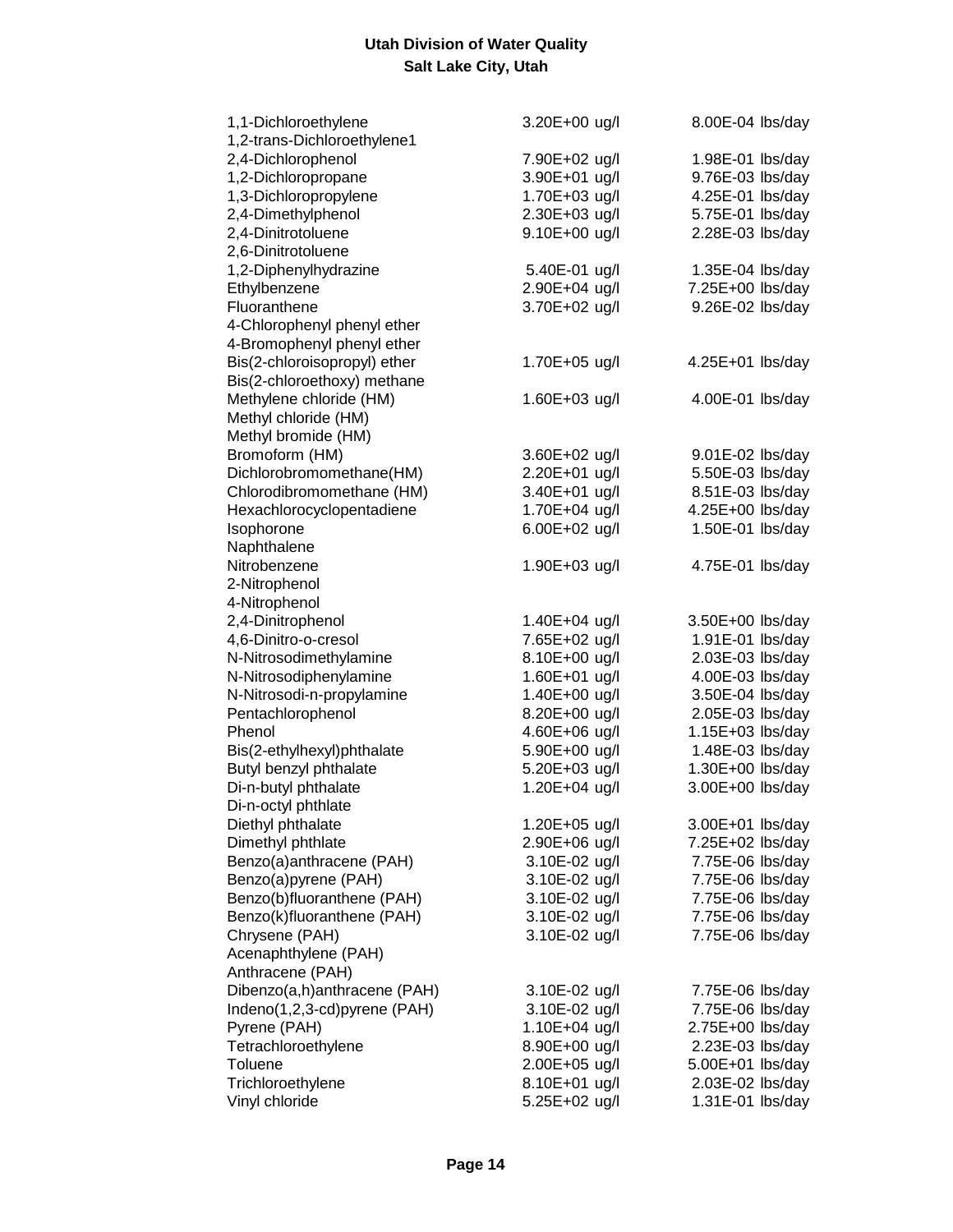| <b>Pesticides</b>                      |               |                  |
|----------------------------------------|---------------|------------------|
| Aldrin                                 | 1.40E-04 ug/l | 3.50E-08 lbs/day |
| <b>Dieldrin</b>                        | 1.40E-04 ug/l | 3.50E-08 lbs/day |
| Chlordane                              | 5.90E-04 ug/l | 1.48E-07 lbs/day |
| $4,4'-DDT$                             | 5.90E-04 ug/l | 1.48E-07 lbs/day |
| 4,4'-DDE                               | 5.90E-04 ug/l | 1.48E-07 lbs/day |
| $4,4'-DDD$                             | 8.40E-04 ug/l | 2.10E-07 lbs/day |
| alpha-Endosulfan                       | 2.00E+00 ug/l | 5.00E-04 lbs/day |
| beta-Endosulfan                        | 2.00E+00 ug/l | 5.00E-04 lbs/day |
| Endosulfan sulfate                     | 2.00E+00 ug/l | 5.00E-04 lbs/day |
| Endrin                                 | 8.10E-01 ug/l | 2.03E-04 lbs/day |
| Endrin aldehyde                        | 8.10E-01 ug/l | 2.03E-04 lbs/day |
| Heptachlor                             | 2.10E-04 ug/l | 5.25E-08 lbs/day |
| Heptachlor epoxide                     |               |                  |
| <b>PCB's</b>                           |               |                  |
| PCB 1242 (Arochlor 1242)               | 4.50E-05 ug/l | 1.13E-08 lbs/day |
| PCB-1254 (Arochlor 1254)               | 4.50E-05 ug/l | 1.13E-08 lbs/day |
| PCB-1221 (Arochlor 1221)               | 4.50E-05 ug/l | 1.13E-08 lbs/day |
| PCB-1232 (Arochlor 1232)               | 4.50E-05 ug/l | 1.13E-08 lbs/day |
| PCB-1248 (Arochlor 1248)               | 4.50E-05 ug/l | 1.13E-08 lbs/day |
| PCB-1260 (Arochlor 1260)               | 4.50E-05 ug/l | 1.13E-08 lbs/day |
| PCB-1016 (Arochlor 1016)               | 4.50E-05 ug/l | 1.13E-08 lbs/day |
|                                        |               |                  |
|                                        |               |                  |
| <b>Pesticide</b>                       |               |                  |
| Toxaphene                              | 7.50E-04 ug/l | 1.88E-07 lbs/day |
|                                        |               |                  |
| <b>Metals</b>                          |               |                  |
| Antimony                               | ug/l          | lbs/day          |
| Arsenic                                | ug/l          | lbs/day          |
| Asbestos                               | ug/l          | lbs/day          |
| <b>Beryllium</b>                       |               |                  |
| Cadmium                                |               |                  |
| Chromium (III)                         |               |                  |
| Chromium (VI)                          |               |                  |
| Copper                                 | ug/l          | lbs/day          |
| Cyanide<br>Lead                        | ug/l          | lbs/day          |
| Mercury                                | ug/l          | lbs/day          |
| Nickel                                 | ug/l          | lbs/day          |
| Selenium                               |               |                  |
| Silver                                 |               |                  |
| Thallium                               | ug/l          | lbs/day          |
| Zinc                                   |               |                  |
|                                        |               |                  |
| <b>Dioxin</b><br>Dioxin (2,3,7,8-TCDD) | 1.40E-08 ug/l | 3.50E-12 lbs/day |

 **Metals Effluent Limitations for Protection of All Beneficial Uses Based upon Water Quality Standards and Toxics Rule**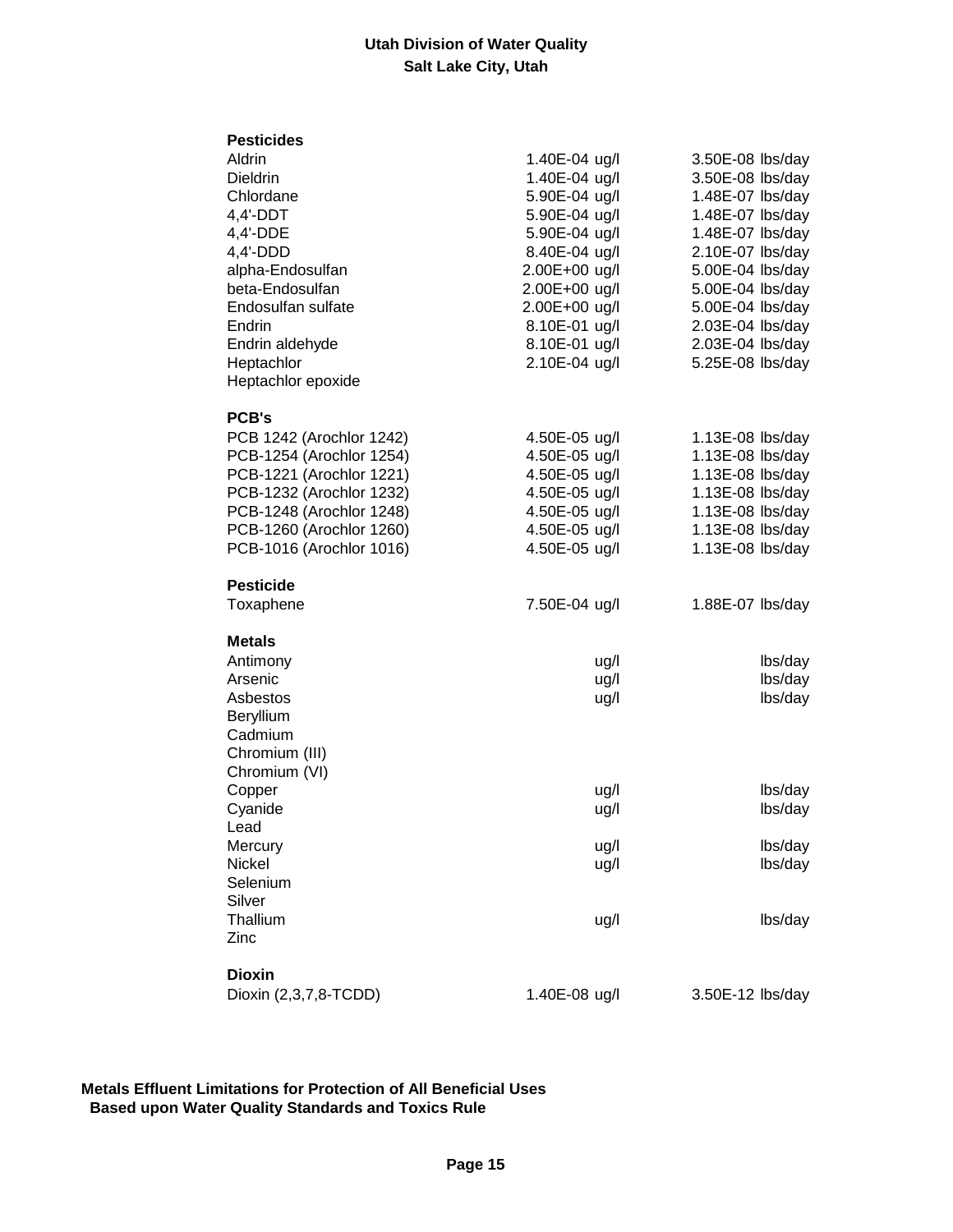|                  | Class 4<br><b>Acute</b><br><b>Agricultural</b><br>ug/l | Class 3<br><b>Acute</b><br><b>Aquatic</b><br><b>Wildlife</b><br>ug/l | <b>Acute Toxics</b><br><b>Drinking</b><br><b>Water Source</b><br>ug/l | Acute<br><b>Toxics</b><br><b>Wildlife</b><br>ug/l | <b>1C Acute</b><br>Health<br><b>Criteria</b><br>ug/l | <b>Acute</b><br><b>Most</b><br><b>Stringent</b><br>ug/l | <b>Class 3</b><br><b>Chronic</b><br><b>Aquatic</b><br><b>Wildlife</b><br>ug/l |
|------------------|--------------------------------------------------------|----------------------------------------------------------------------|-----------------------------------------------------------------------|---------------------------------------------------|------------------------------------------------------|---------------------------------------------------------|-------------------------------------------------------------------------------|
| Aluminum         |                                                        | 750.0                                                                |                                                                       |                                                   |                                                      | 750.0                                                   | N/A                                                                           |
| Antimony         |                                                        |                                                                      |                                                                       | 4300.1                                            |                                                      | 4300.1                                                  |                                                                               |
| Arsenic          | 100.0                                                  | 340.0                                                                |                                                                       |                                                   | 0.0                                                  | 100.0                                                   | 190.0                                                                         |
| <b>Barium</b>    |                                                        |                                                                      |                                                                       |                                                   |                                                      | 0.0                                                     |                                                                               |
| <b>Beryllium</b> |                                                        |                                                                      |                                                                       |                                                   |                                                      | 0.0                                                     |                                                                               |
| Cadmium          | 10.0                                                   | 8.7                                                                  |                                                                       |                                                   | 0.0                                                  | 8.7                                                     | 0.8                                                                           |
| Chromium (III)   |                                                        | 5611.8                                                               |                                                                       |                                                   | 0.0                                                  | 5611.8                                                  | 268.2                                                                         |
| Chromium (VI)    | 100.0                                                  | 16.0                                                                 |                                                                       |                                                   | 0.0                                                  | 16.00                                                   | 11.00                                                                         |
| Copper           | 200.0                                                  | 51.7                                                                 |                                                                       |                                                   |                                                      | 51.7                                                    | 30.5                                                                          |
| Cyanide          |                                                        | 22.0                                                                 | 220004.7                                                              |                                                   |                                                      | 22.0                                                    | 5.2                                                                           |
| Iron             |                                                        | 1000.0215                                                            |                                                                       |                                                   |                                                      | 1000.0                                                  |                                                                               |
| Lead             | 100.0                                                  | 476.8                                                                |                                                                       |                                                   | 0.0                                                  | 100.0                                                   | 18.6                                                                          |
| Mercury          |                                                        | 2.40                                                                 |                                                                       | 0.15                                              | 0.0                                                  | 0.15                                                    | 0.012                                                                         |
| Nickel           |                                                        | 1515.9                                                               |                                                                       | 4600.1                                            |                                                      | 1515.9                                                  | 168.5                                                                         |
| Selenium         | 50.0                                                   | 20.0                                                                 |                                                                       |                                                   | 0.0                                                  | 20.0                                                    | 4.6                                                                           |
| Silver           |                                                        | 41.1                                                                 |                                                                       |                                                   | 0.0                                                  | 41.1                                                    |                                                                               |
| Thallium         |                                                        |                                                                      |                                                                       | 6.3                                               |                                                      | 6.3                                                     |                                                                               |
| Zinc             |                                                        | 387.8                                                                |                                                                       |                                                   |                                                      | 387.8                                                   | 387.8                                                                         |
| <b>Boron</b>     | 750.0                                                  |                                                                      |                                                                       |                                                   |                                                      | 750.0                                                   |                                                                               |

# **Summary Effluent Limitations for Metals [Wasteload Allocation, TMDL]**

[If Acute is more stringent than Chronic, then the Chronic takes on the Acute value.]

|                | <b>WLA Acute</b><br>ug/l | <b>WLA Chronic</b><br>ug/l |                       |
|----------------|--------------------------|----------------------------|-----------------------|
| Aluminum       | 750.0                    | N/A                        |                       |
| Antimony       | 4300.09                  |                            |                       |
| Arsenic        | 100.0                    | 190.0                      | <b>Acute Controls</b> |
| Asbestos       | $0.00E + 00$             |                            |                       |
| <b>Barium</b>  |                          |                            |                       |
| Beryllium      |                          |                            |                       |
| Cadmium        | 8.7                      | 0.8                        |                       |
| Chromium (III) | 5611.8                   | 268                        |                       |
| Chromium (VI)  | 16.0                     | 11.0                       |                       |
| Copper         | 51.7                     | 30.5                       |                       |
| Cyanide        | 22.0                     | 5.2                        |                       |
| <b>Iron</b>    | 1000.0                   |                            |                       |
| Lead           | 100.0                    | 18.6                       |                       |
| Mercury        | 0.150                    | 0.012                      |                       |
| <b>Nickel</b>  | 1515.9                   | 169                        |                       |
| Selenium       | 20.0                     | 4.6                        |                       |
| Silver         | 41.1                     | N/A                        |                       |
| Thallium       | 6.3                      |                            |                       |
| Zinc           | 387.8                    | 387.8                      |                       |
| Boron          | 750.02                   |                            |                       |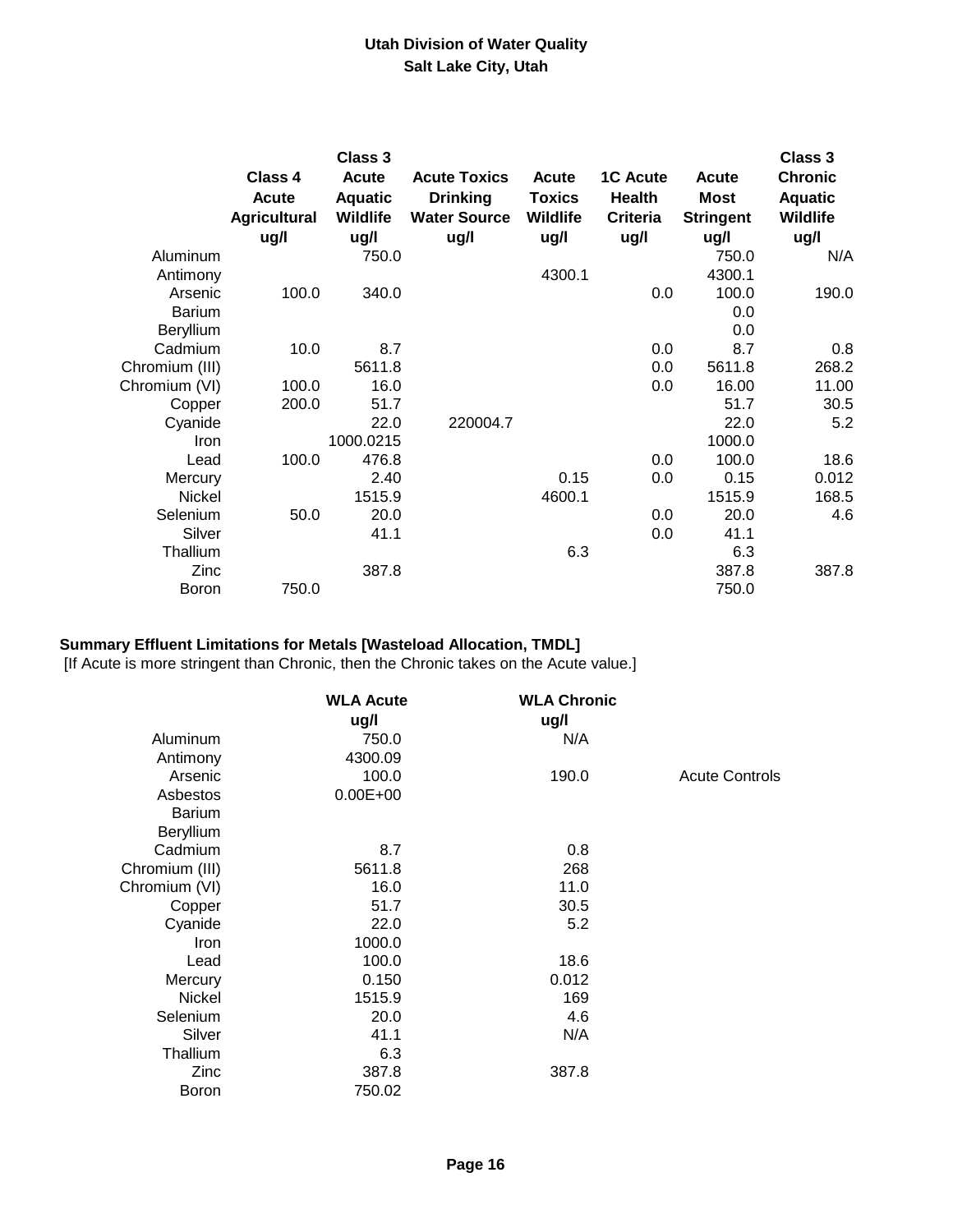Other Effluent Limitations are based upon R317-1. E. coli 126.0 organisms per 100 ml

### **X. Antidegradation Considerations**

 The Utah Antidegradation Policy allows for degradation of existing quality where it is determined that such lowering of water quality is necessary to accommodate important economic or social development in the area in which the waters are protected [R317-2-3]. It has been determined that certain chemical parameters introduced by this discharge will cause an increase of the concentration of said parameters in the receiving waters. Under no conditions will the increase in concentration be allowed to interfere with existing instream water uses.

 The antidegradation rules and procedures allow for modification of effluent limits less than those based strictly upon mass balance equations utilizing 100% of the assimilative capacity of the receiving water. Additional factors include considerations for "Blue-ribbon" fisheries, special recreational areas, threatened and endangered species, and drinking water sources.

 An Antidegradation Level I Review was conducted on this discharge and its effect on the receiving water. Based upon that review, it has been determined that an Antidegradation Level II Review is not required

### **XI. Colorado River Salinity Forum Considerations**

 Discharges in the Colorado River Basin are required to have their discharge at a TDS loading of less than 1.00 tons/day unless certain exemptions apply. Refer to the Forum's Guidelines for additional information allowing for an exceedence of this value. This doesn't apply to facilities that do not discharge to the Colorado River Basin.

### **XII. Summary Comments**

 The mathematical modeling and best professional judgement indicate that violations of receiving water beneficial uses with their associated water quality standards, including important down stream segments, will not occur for the evaluated parameters of concern as discussed above if the effluent limitations indicated above are met.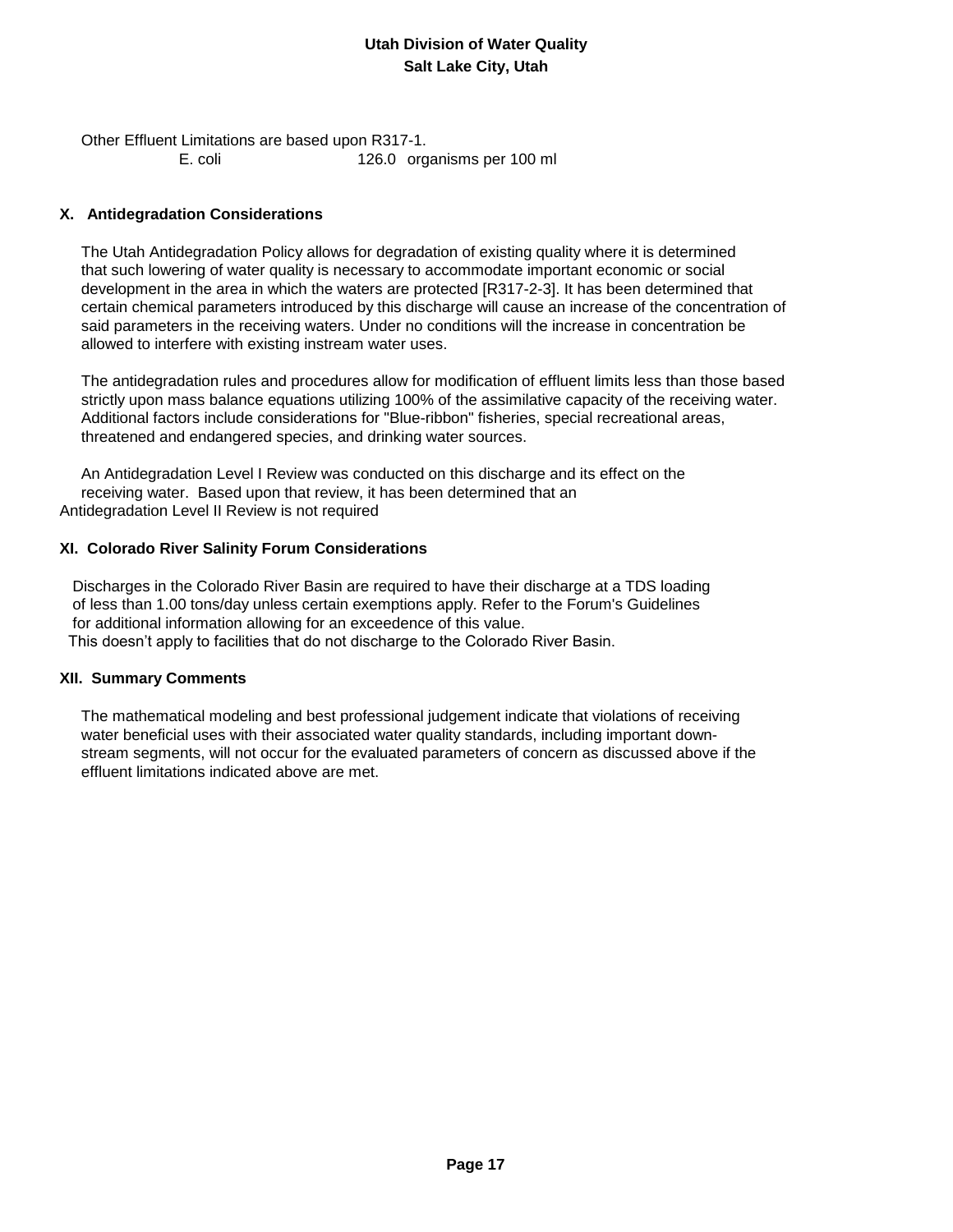#### **XIII. Notice of UPDES Requirement**

 This Addendum to the Statement of Basis does not authorize any entity or party to discharge to the waters of the State of Utah. That authority is granted through a UPDES permit issued by the Utah Division of Water Quality. The numbers presented here may be changed as a function of other factors. Dischargers are strongly urged to contact the Permits Section for further information. Permit writers may utilize other information to adjust these limits and/or to determine other limits based upon best available technology and other considerations provided that the values in this wasteload analysis [TMDL] are not compromised. See special provisions in Utah Water Quality Standards for adjustments in the Total Dissolved Solids values based upon background concentration.

Utah Division of Water Quality Suzan Tahir 801-536-4341 File Name: RimMine\_WLA\_4-29-2021